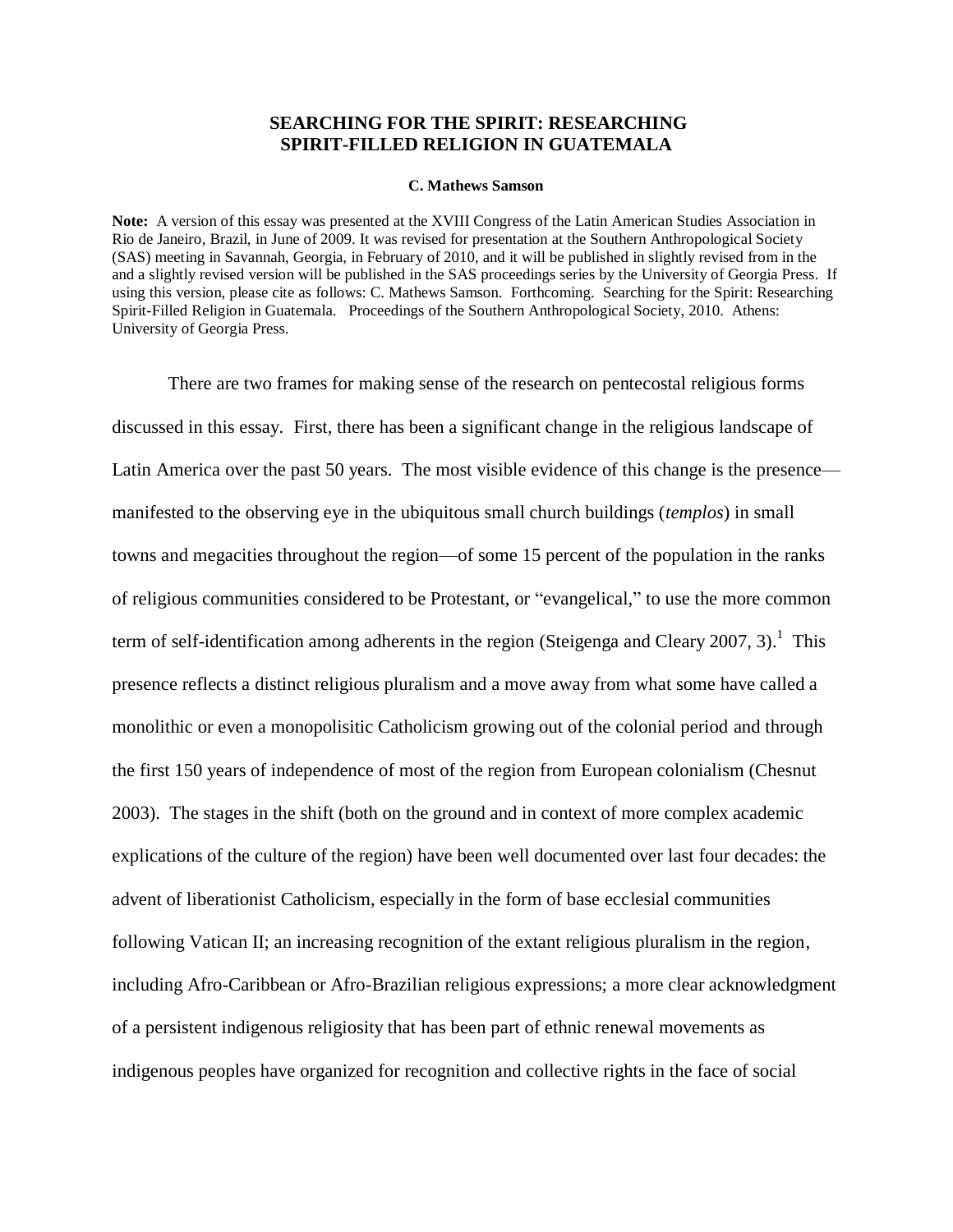political systems that have marginalized their voices in the wake of the often-referenced 500 years of conquest; and, most recently, a growing Protestant presence that is perhaps 75-80 percent pentecostal on a continental scale. Moreover, the trajectories of these various movements sometimes embody uneven syncretisms between the traditions, and already in the late 1980s, we could already find the publication of books such by people such as the Mexican American priest, Virgil Elizondo (1988), which, regardless of shortcomings in a strict anthropological sense, proclaimed that in the Americas *The Future Is Mestizo.*

Second, while keeping this move toward religious pluralism in the Americas in view, it is also necessary to continue to reframe understandings of world Christianity as a movement and to consider how global changes are impinging upon particular cases such as Guatemala and the larger Mesoamerican region where I have been working largely on historical Protestantism for nearly a decade and a half (Samson 2007). Primary in this regard is the shift in the center of gravity of Christianity from the global North and West to the global South (Jenkins 2002). The immediate implication of this change is that the majority of Christian adherents in the world at the beginning of the twenty-first century were to be found in the former colonized lands of Asia, Africa, and Latin America. In many ways, it is this shift that will guide the social scientific approaches to Christian pluralism—or even Christianities—in the future.

Less noted until the 1990s in an academic world still wrestling with the persistence of religion in light of the demise of the secularization thesis that predicted the end of religion and the death of God in the face of the inexorable forces of modernity was the phenomenal growth of the Pentecostal and charismatic wings of the Christian movement.<sup>2</sup> Lumped together under the category of renewalists in a major study by the Pew Forum on Religion and Public Life (2006), Pentecostals and charismatics today account for some 25 percent of the roughly two billion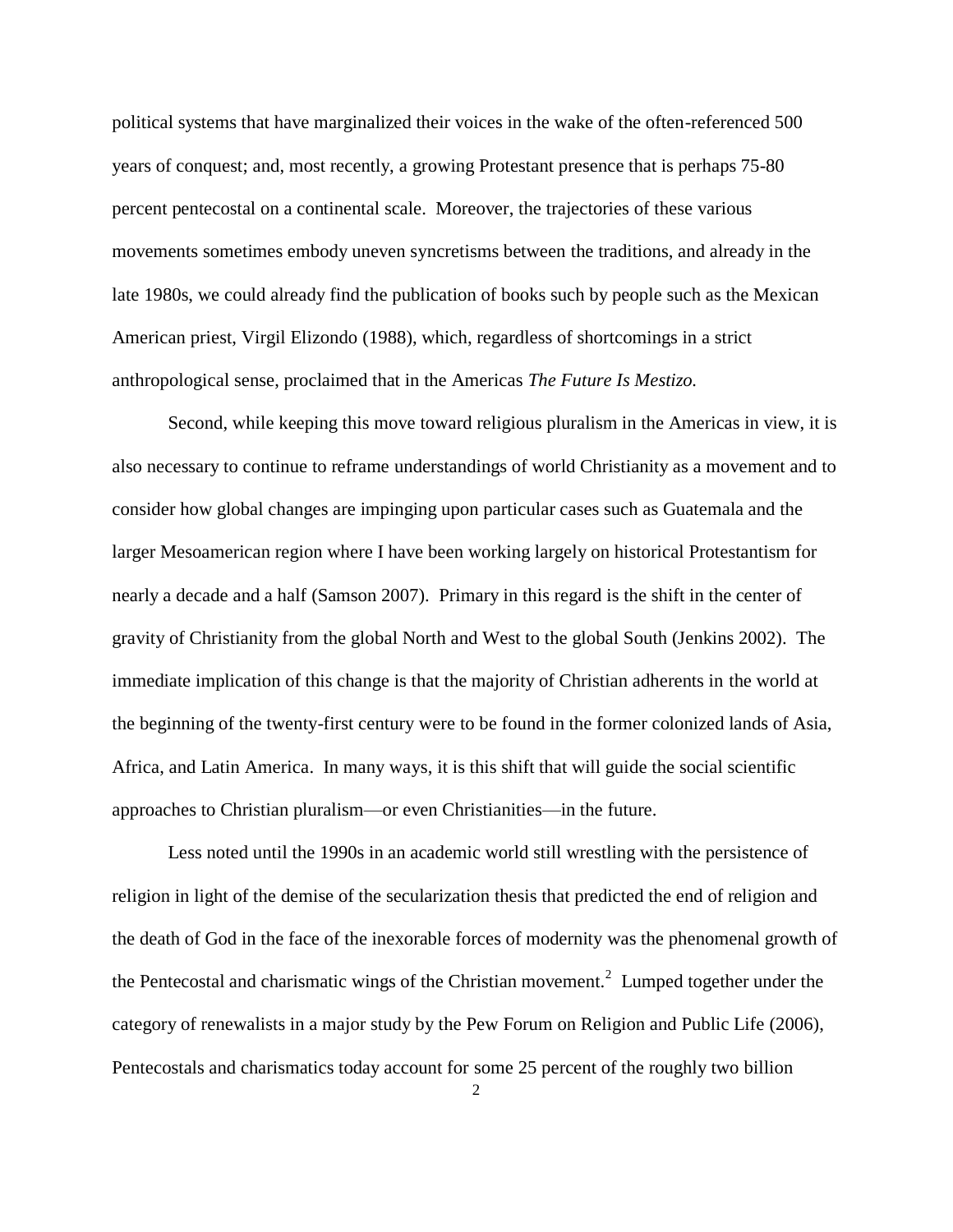Christians worldwide. Moreover, this is the fastest growing segment of Christianity, and perhaps the fasting growing religious movement in the world, so its influence will be marked at the global scale of analysis over the next few decades.

That background provides a fairly lengthy introduction to a brief essay. Although my primary point of departure for the study of religious change remains a focus on practice elucidated from an ethnographic perspective, here I am concerned initially with the questions of *who* pentecostals are in Guatemala and *how* it is that they are being pentecostal in the present moment. My frame for thinking about religion in general and pentecostalism in particular resonates with the framework suggested by Bruce Lincoln (2003) in his work *Holy Terrors: Thinking about Religion after September 11.* For Lincoln, definitions of religion should be "polythetic and flexible" (4), even as they attend to the arenas of "discourse, practice, community and institution"  $(7)$ .<sup>3</sup> While I will not deal with each of these aspects here, Lincoln's concerns do provide the texture for a more holistic approach to the study of religion both through time and in particular places. For the purposes of my current research, practice is situated alongside theology and institutional structures in the effort to look at how pentecostalism as a movement articulates with the larger Guatemalan social context even while projecting the pentecostal experience into the cultural mainstream and simultaneously working to construct a less sectarian identity pentecostals themselves.

## *Finding a Research Agenda–Religious Change in Guatemala in the 21st Century*

Beyond the global scene, Guatemala remains a unique–and in some ways an astounding– case study for considering the problems, pitfalls, and potentialities of applying ethnographic methods to movements such as Protestantism and pentecostalism. By 1960, after some 80 years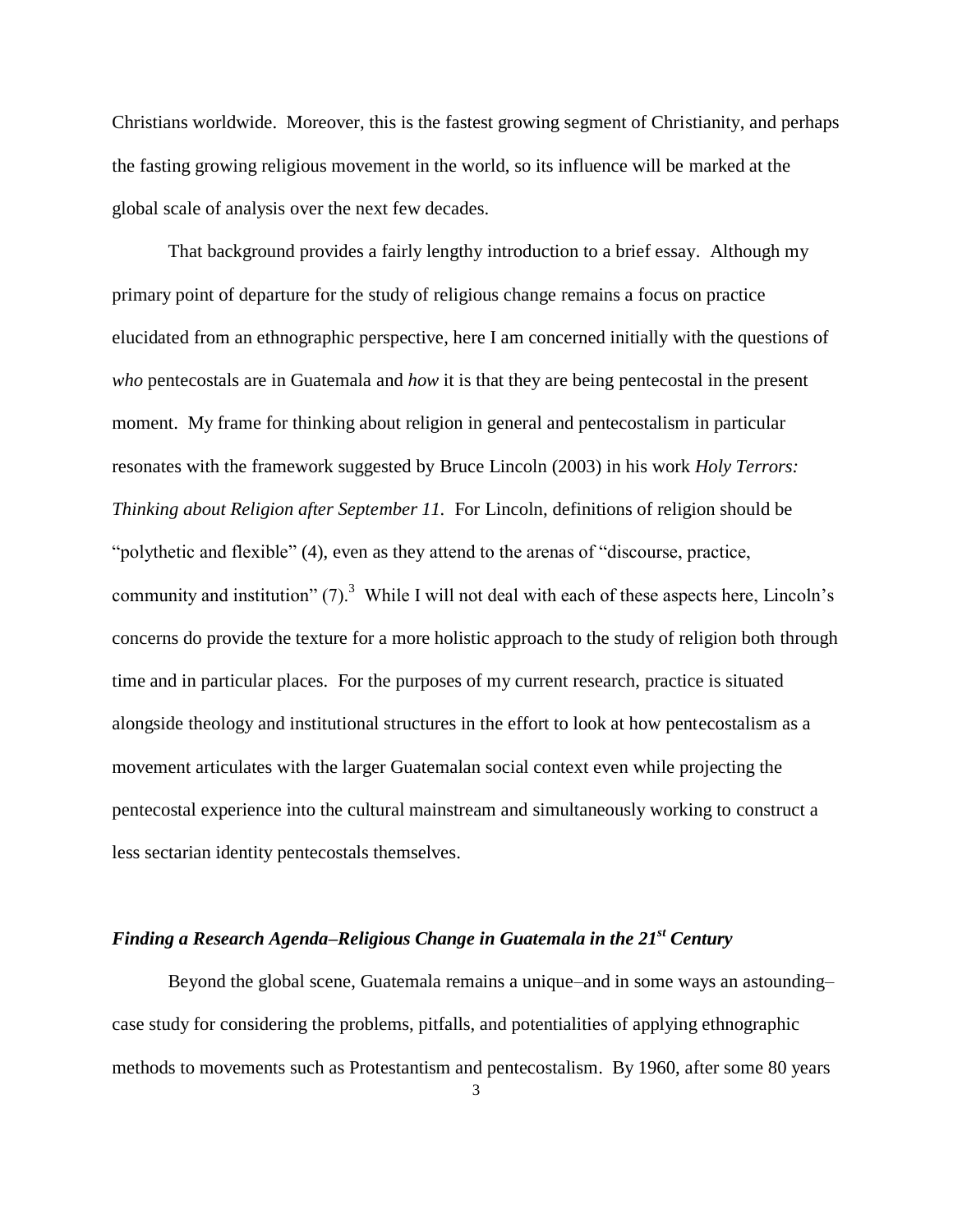of formal missionary presence in the country, Protestantism accounted for what by missionary standards was a rather anemic five percent of the population (Gooren 2001, 183). Beginning in the latter part of the ‗60s, the movement began to expand rather rapidly, spurred at times by natural disaster and later by the ongoing revolutionary conflict that began in 1960 and continued until a formal cease fire was signed in 1996 following the death of some 200,000 and the displacement of a million to a million and a half Guatemalans either internally within the country or in exile beyond its borders. By the early 2000s, a colleague who has worked in Guatemala for some 30 years remarked that the growth of evangelical churches reflected "the amoeba school of church growth." By the time the Pew Forum conducted its 2006 survey in Guatemala, the country was said to be 34 percent Protestant. This represented a sea change in growth, one that also saw adherence to Catholicism decrease to 48 percent and the rise in people claiming no affiliation to 15 percent. More stunning still, the report also claims that some 60 percent of the entire Guatemalan populace can potentially be categorized as renewalists: 62 percent of Catholics and 85 percent of the Protestants (Pew Forum 2006: 80).

The implications of this change are only beginning to be understood, and one can argue that despite considerable research in the area that we are still defining the questions. Research to some degree is not only targeted, but serendipitous in the sense that "being there" is impacted by the events taking place at the moment that one happens to be in the field, especially on shortterm research trips. Religion makes news all the time in Guatemala, and I got a particular take on contrasting perspectives regarding how evangelical, specifically pentecostal, preoccupations continue to make themselves known in the discourses of civil society in contemporary Guatemala.

4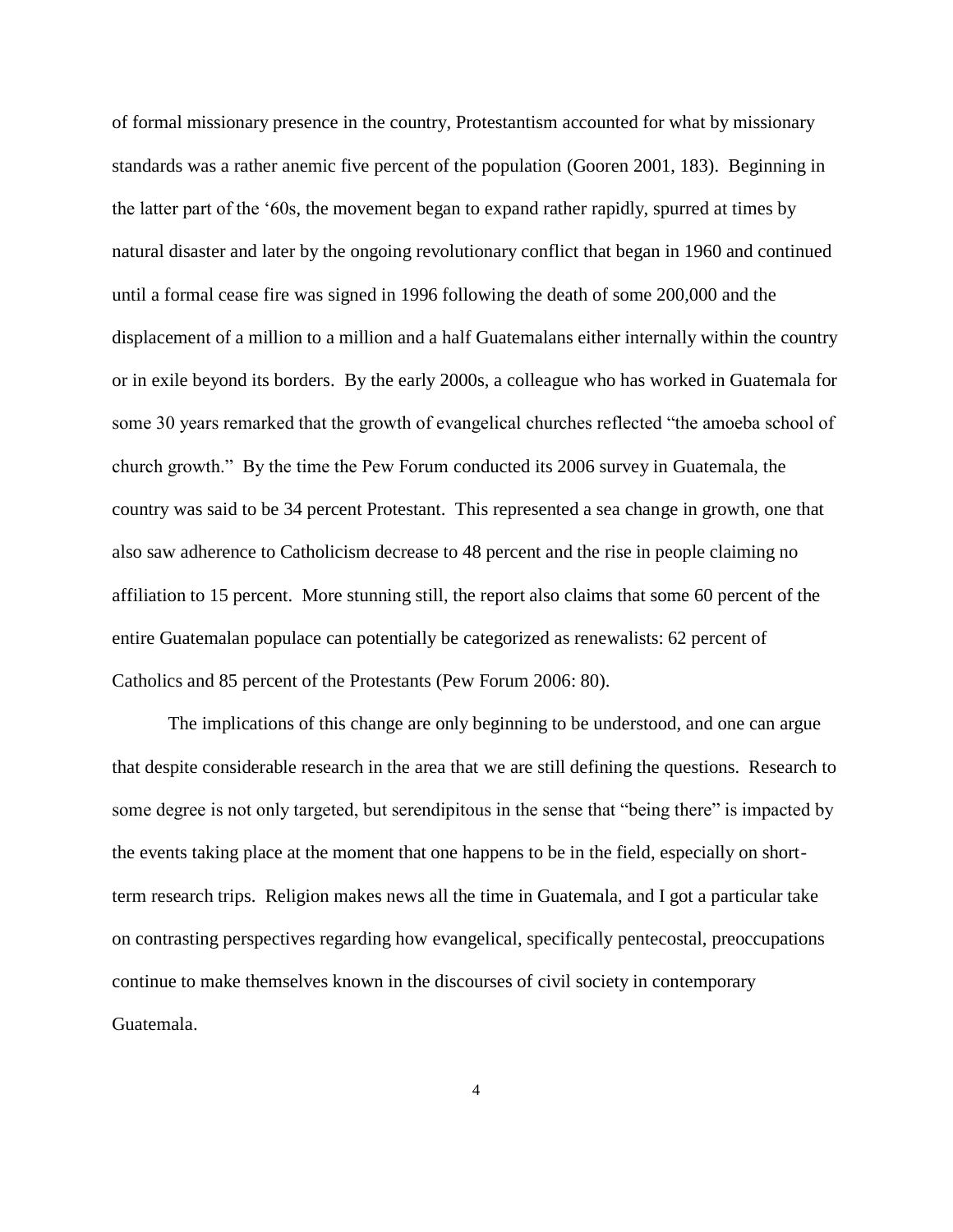The most prominent form of pentecostal discourse is that of neo-pentecostalism embodied in elite-based religion such as that emanating from Guatemala City's mega churches such as the Fraternidad Cristiana with its new 12,500 seat sanctuary, the Megafrater, or the El Shaddai congregation and its pastor Harold Caballeros, famous for his doctrine of spiritual warfare and the slogan "Jesús Es Señor de Guatemala" ("Jesus is Lord of Guatemala"). At the same time, there remains a tie in the discourse and the existence of these congregations to the presence of General Efraín Ríos Montt, dictator and president of the country during one of the bloodiest periods of the civil war. Embedded in the narratives constructed by these groups is an emphasis on God's sovereignty and control over human affairs as well as a notion that the evangelical vision is one that should be used for governance. An article that appeared in Guatemala's leading daily newspaper, *Prensa Libre,* the day I went back into the field in 2009 took a look at the religious commitments of members of the Guatemalan congress. Several pieces of information were interesting and worthy of further reflection, but particularly striking was the notion that the party Ríos Montt founded, the *Frente Republicano Guatemalteco* (FRG)*,* continues to have the highest percentage of evangelicals in its ranks (*filas*). Beyond this density, one of the party leaders proudly proclaimed in the article that "the Bible is one of the manuals" that [we] use and follow in order to govern'" (Marroquín and Cardona 2009, 12). $^{4}$ 

This language was striking enough, but a week later an op-ed appeared in the same paper; it was written by the Maya indigenous activist Sam Colop (2009) and reported on yet another effort to form an evangelical political party—or at least one founded on biblical principles, if not strictly evangelical in its definition. There Colop cites a report in another daily (*La Hora*, 27 May 2009) where a current leader of the FRG essentially put an exclamation point on the statement above by saying, "Christianity is always present in all the political and ideological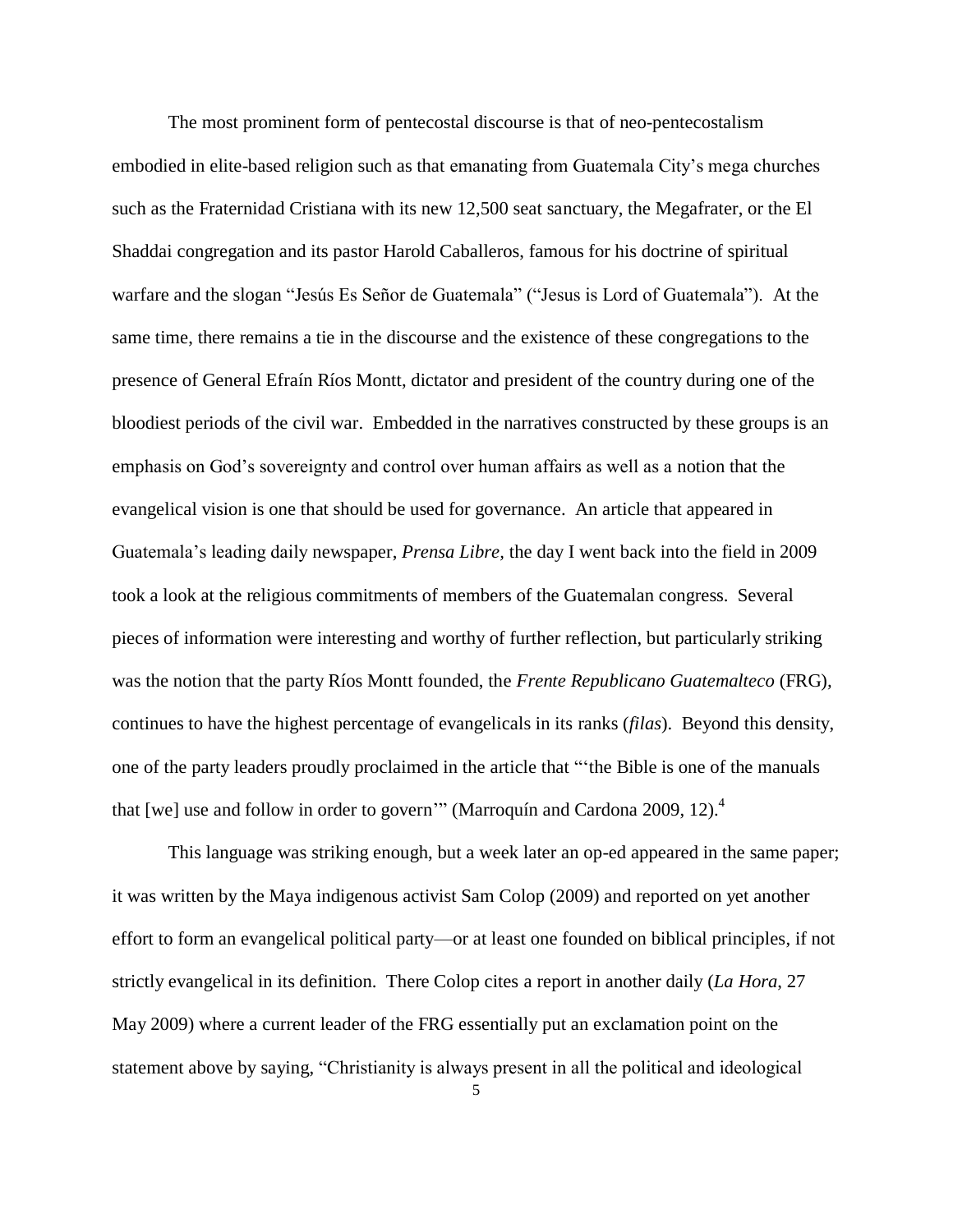aspects of the FRG." The FRG leader in this case was identified as Nicolás de León, who "says" that the Bible is the manual of his party.‖ After labeling de León a hypocrite because of his connection with the FRG, Colop quotes him again, "If God gives us life, then man cannot take it away." For those accustomed to the continuing debate over the separation of church and state in the United States, such language is jarring. Nevertheless, the ethnographic stance is first to make sense of what is going on, and when Colop, in the same opinion piece, turns directly to the issue of the new political party, he reports the following comment: "We are not forming a church; we are forming a political group that includes everyone that believes in Jesus Christ."<sup>5</sup>

Several days after this article appeared, I received a more circumspect response regarding how evangelicals might engage with the political arena from the director of an educational institution associated with the Iglesia de Dios del Evangélio Completo (IDEC, Full Gospel Church of God). He responded to a description of my research by making a strong statement that social science research was needed for his own denomination in Guatemala. It was a conversation setting up a further interview, so I only captured the sense of what he was saying: "The culture of violence is affecting us greatly. And what is the church doing?" After mentioning several problems such as social exclusion and corruption, he then remarked on the necessity of understanding and interpreting such phenomena. He concluded by saying, "We greatly need social scientific study. . . . The church in Guatemala is an experience-based church" (*"una iglesia empírica"*). In contrast to the neo-pentecostal vision he ended with a statement that it is a challenge (*reto*) to govern but that it is also a challenge for the evangel *(el evangélio)* to touch and transform social reality.

Coming from the interview context itself, these comments were the equivalent of being handed a research agenda on a silver platter. The framework that begins to take shape from out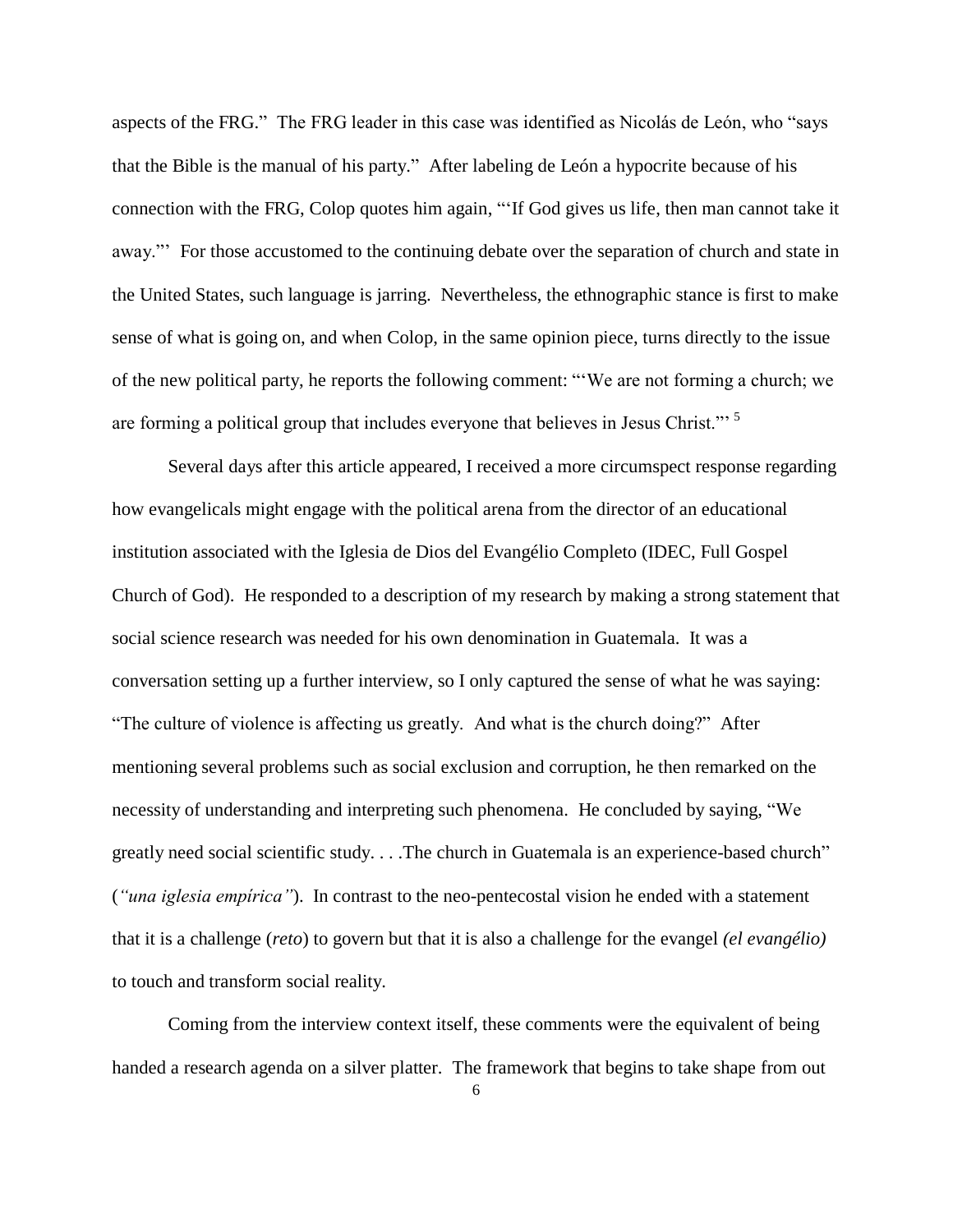of the two perspectives recounted involves framing the tension involved in evangelical, particularly pentecostal, identity and the engagement of pentecostalism with civil society in Guatemala, including notions of what one student of neo-pentecostalism has called "Christian" citizenship‖ (O'Neill 2007). Others have focused more broadly in Latin America and elsewhere on the contributions of evangelicals to processes of democratization (Freston 2001, 2008). Given the crisis of economy and what seems to be endemic violence in Guatemala in the postconflict era, the Guatemalan case once again becomes one that applies beyond the borders of a relatively small nation-state in a region that is sometimes perceived as a backwater even in Latin America<sup>6</sup>

### *Practice, Theology, and Full Gospel Roots*

Part of this examination of pentecostalism requires a closer look at the intersections of religion and society in Guatemala from the religious vantage point. It seems clear that discourse within FRG as a political party and within the neo-pentecostal community at large continues promote what Manuela Cantón Delgado has referred to as "biblical-ideological discourse" (Cantón Delgado 1998, 265). This discourse is powerful; it links a kind of Biblical faith and political ideology in a single package; and it does influence the practice of other evangelical groups as well, in part through media influence and because its leaders are often sought out by the more traditional politicos who are trying to carve out space for their own agendas. Yet, the intent in my research at this juncture is to shift some of the attention away from the neopentecostals and to look ethnographically at the penteocostal tradition with all of its own contradictions. Much discourse in the evangelical community refers to how evangelicals can work to *incidir* (influence) or even transform social reality in the country. My sense is that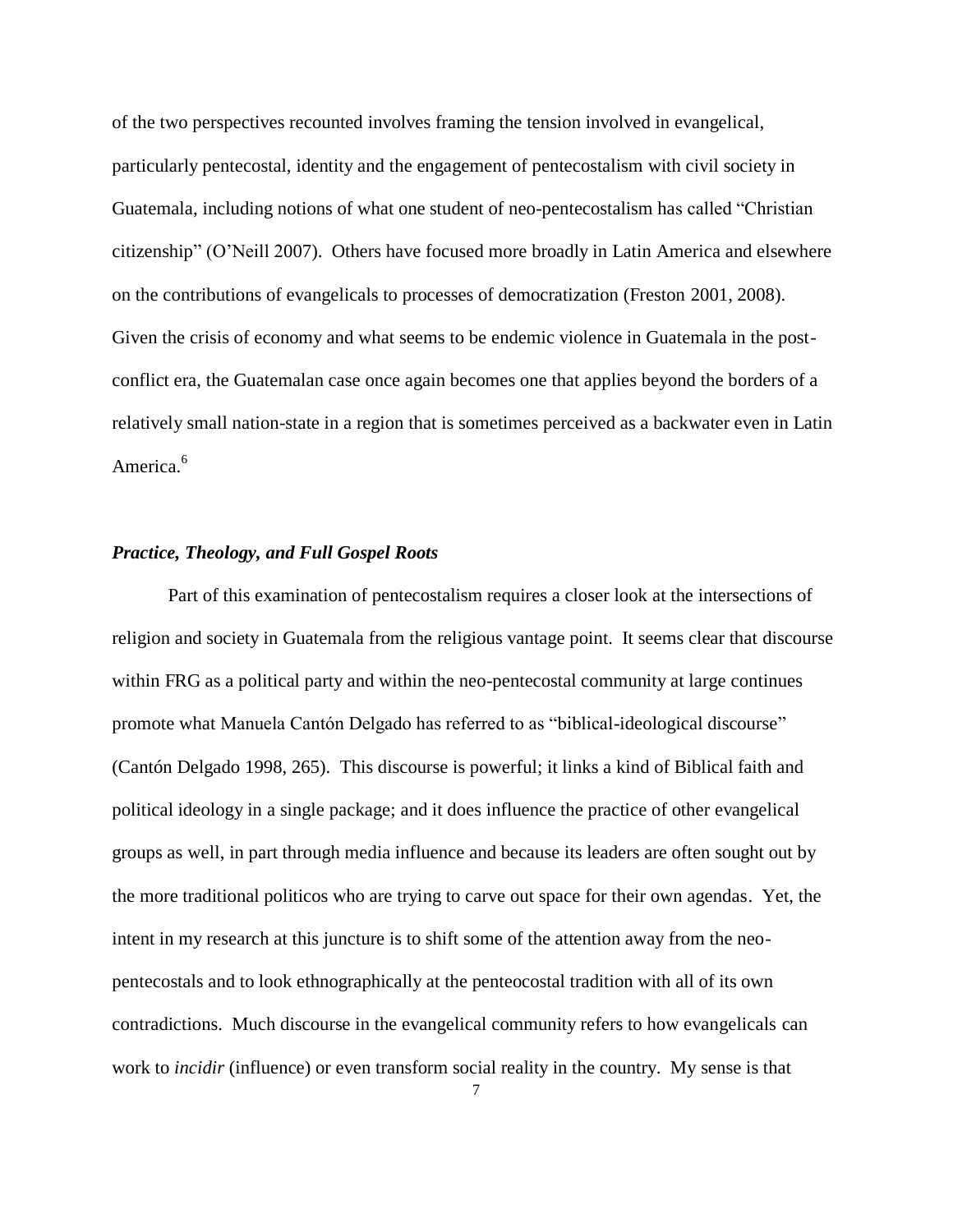among pentecostals this has to do less with transforming the political reality than with a grounded sense of connection with place and context. While specific discourses need to be examined on a case-by-case basis, there is also fundamental difference in the scale of engagement with society at large in the pentecostal and neo-pentecostal communities. Some of this has to do with the relative wealth and power within the respective communities, but it is also related to the way in which pentecostals assume their place in local community contexts throughout the nation.

At the same time, there continues to be a considerable divergence between urban and rural segments of the Guatemalan population, particularly in those rural areas of the western highlands inhabited primarily by the Maya peoples who speak 22 languages and make up perhaps 55 percent of the nation's population. Within religious groups that have significant numbers of both mestizos and Maya in their ranks, practice varies widely from rural to urban contexts, and looking for commonality in practice is not always as easy as one might hope in trying to construct a linear argument.

The case I am using as the basis for this consideration of pentecostalism is that of the Full Gospel Church of God (*Iglesia de Dios del Evangélio Completo,* IDEC), the second largest pentecostal denomination in Guatemala (behind the Assemblies of God). Although the roots of pentecostalism go as far back as 1910 and the work of Albert Hines in the K'iche' regions of the departments of Totonicapán and El Quiché, for the IDEC, the important early missionaries were Charles Furman and Thomas Pullin who arrived under the auspices of the United Free Gospel and Missionary Society in 1916.<sup>7</sup> Furman affiliated with the Primitive Methodists in 1922, and left that denomination under duress in 1934 after an outpouring of the Spirit in communities in the area of the department of Totonicapán. The denomination celebrates 1932 as its year of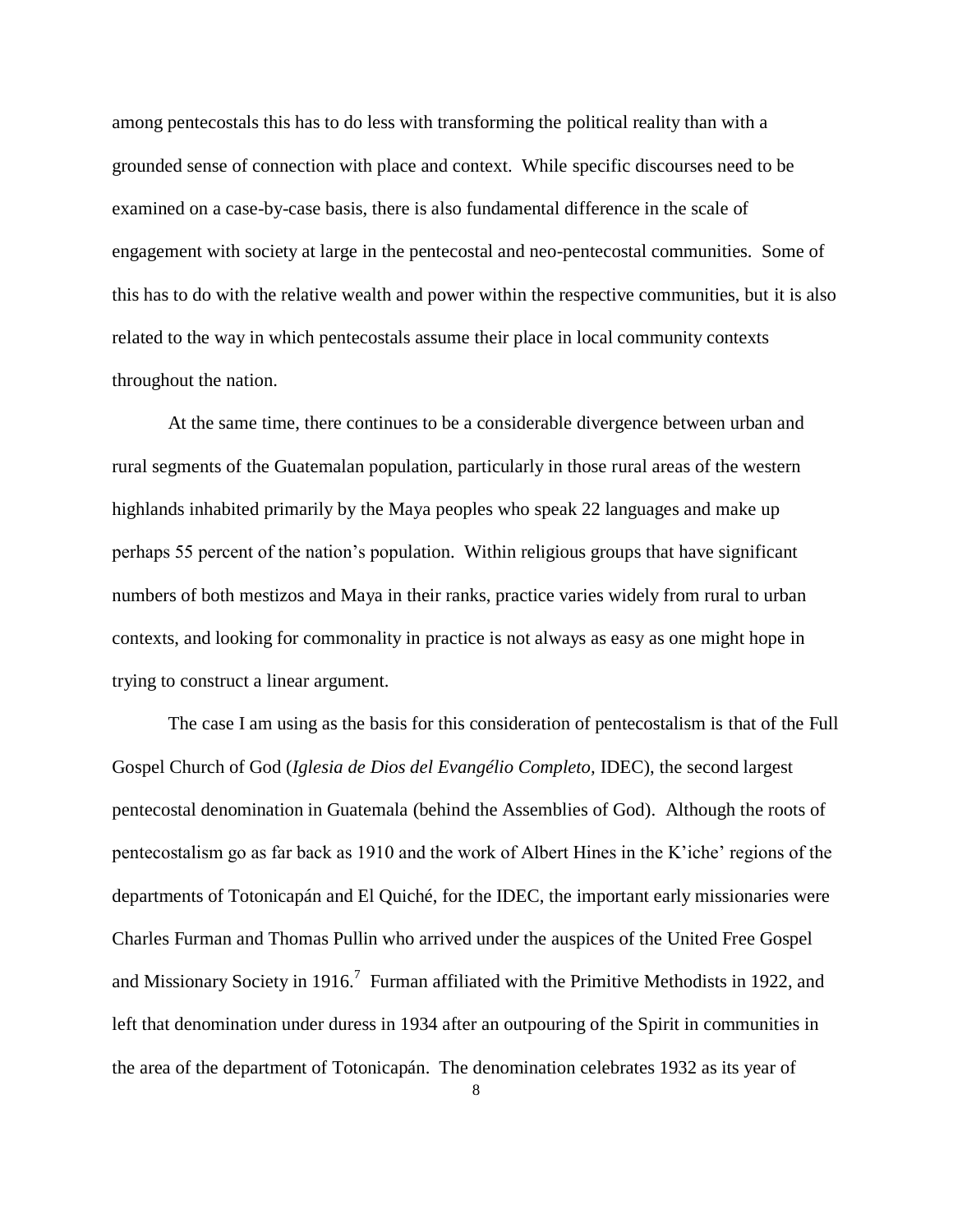origin in Guatemala in response to the advent of the Spirit. $^8$  From that beginning, the recent growth of the denomination by most forms of accounting has been phenomenal. Richard Waldrop's dissertation records some 84,366 members and 1,508 churches in 1990. At the same time, there were 343 missions and 1,601 ministers  $(1993: 56)$ . By 2009, the numbers had increased to 204,190 members, 2,263 churches, 870 missions, and 3,179 ministers–in membership alone, an increase of approximately 142 percent in two decades.<sup>10</sup>

I can do little more than hint at some of the issues that the Iglesia de Dios responds to in seeking to carry out its mission in the Guatemalan context. In terms of institutional practice, the seminary director mentioned before went to some length to indicate that the denomination has work with what he said were 22 of the 23 different ethnic groups in the country. Only the Garífuna of the Caribbean coastal region near the city of Livingston are excluded, and some attempts at evangelization had been made among that population. For him this was evidence of a multicultural and multilingual church that began with cultural values as a fundamental. When I asked about the attitude of the church toward Maya customary ceremonies practiced in places on the natural landscape considered sacred by the Maya, in some ways he could have been giving a discourse on cultural relativism in a class in introductory cultural anthropology. He emphasized that the customary practices had their own meaning and that it was important to understand what their meaning for the communities themselves. His discourse on syncretism was less amenable to my academic gaze, but he, nevertheless, acknowledged that as the evangelical churches broke with this syncretism (Maya-Catholic) in Maya communities that people were indeed changing the religious practices of their ancestors—on the basis of both Western culture and "the Gospel." As well, the denomination has tried to work cooperatively with local workers and has tried to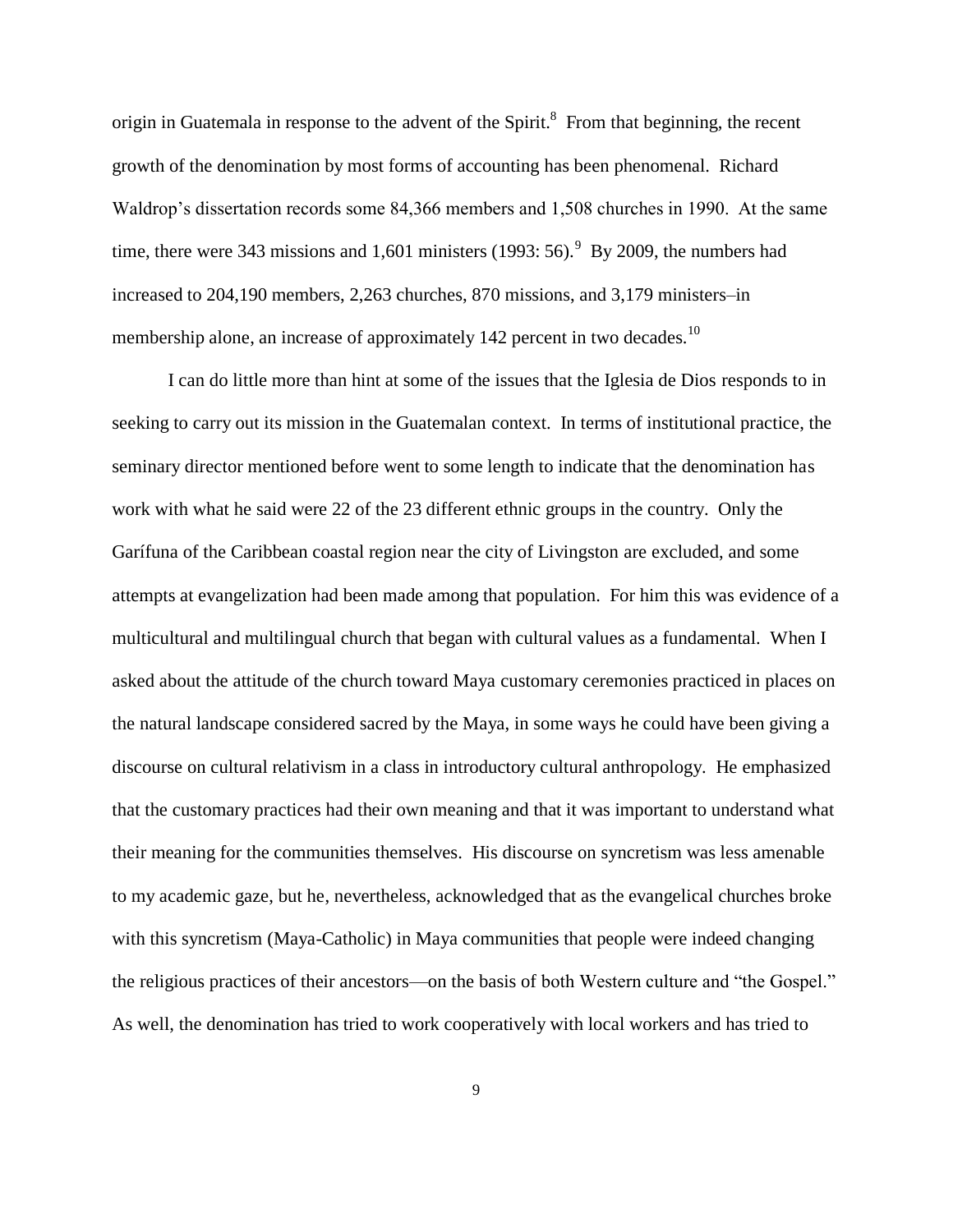resist missionary models of domination and this has opened space for indigenous leadership within Guatemala.

Minimally, then, there seems to be an awareness in segments of the IDEC educational community that dialogue across cultures is essential in contemporary Guatemala. Investigating how that plays out in various local contexts is one direction for research. Beyond this, however, I had been puzzled in several visits to pentecostal churches during summer field seasons in 2008 and 2009 at how sedate the services had appeared in contrast to one I attended several years ago when I was involved in a film project—no speaking in tongues, no dancing or falling out in the spirit, and certainly no exorcisms or miraculous healings. When I asked what had happened to the spirit, I received this answer:

There has been a great error in identifying pentecostalism as synonymous with glossolalia. . . . Pentecostalism has been analyzed in sociological instead of theological terms. As well it has been analyzed as a function of its liturgical phenomenology instead of on the basis of, let's say, its theological legacy. . . And I think that it was an error of appreciation that evolved into a prejudice against Pentecostals. . . . Logically, we as Pentecostals have distinctive doctrinal features. . . . As the Church of God, we belong to classical or historical Pentecostalism. . . . And I think that the theological synthesis to be understood is that the sovereignty of God and human freedom are not in contradiction. Rather, the Christian faith is obligated, in a certain way, not to make a caricature of God, but neither to create a caricature of the human being. . . . . For us Pentecostals, baptism with the Holy Spirit doesn't have a soteriological root. We don't relate it to the work of salvation; instead we relate baptism, doctrine, and the experience of baptism with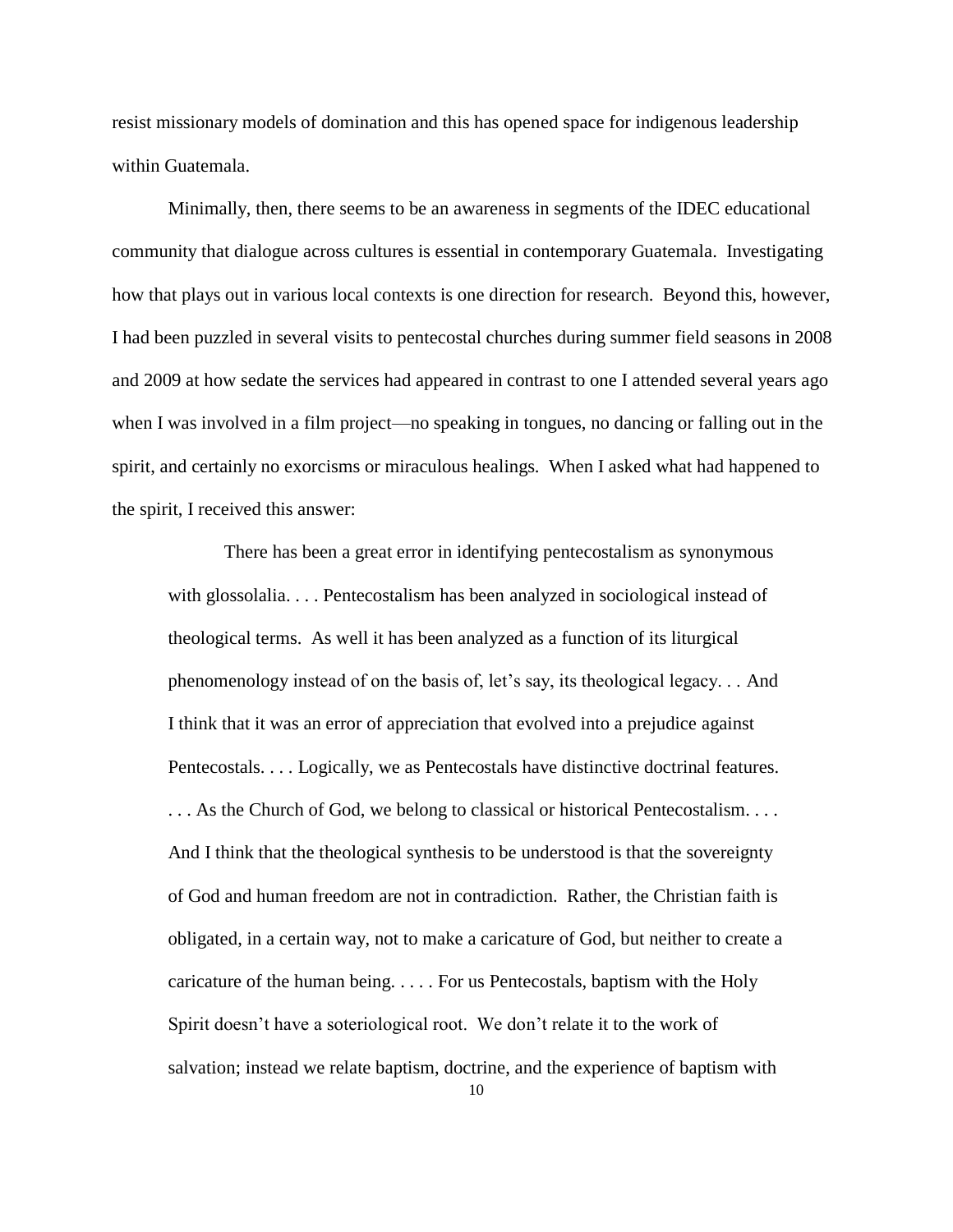the Holy Spirit with the mission of the church. And that which is distinctive about baptism with the Holy Spirit, which logically cannot be reduced to glossolalia, is fundamentally a life of obedience to God and a high commitment to the mission of God in the world.

I felt in the end that I had received a lesson in Wesleyan and Arminian theology as payment for that particular interview.

### *Beyond Pluralism in the Study of Guatemalan Religious Change*

Addressing the complex of issues of related to inequality in Latin America alongside a parallel agenda directed toward understanding religious change requires a look beyond the phenomenon of evangelical growth and rupture of the religious monopoly of Catholicism in the region. One aspect of this is the need to continue the ethnographic approach to theory and practice to order to analyze how pentecostals are actually responding to inequality and other forms of social injustice as their numbers continue to grow. As I indicated at the beginning of this essay, the framing of such an agenda points to both scholarly and practical realities in the study religious change in Latin America. An explication of the use of the Bible as a guide for governance, regardless of which place one occupies on the political spectrum, within a political party that maintains its roots among the nation's elite is not most direct route to understanding pentecostal attempts at citizenship and participation in society.

While it might be fair to suggest that issues of citizenship and democratization as such are not on the forefront of the minds of most evangelicals, perhaps especially pentecostals, it is significant that some pentecostals themselves are raising the question–not only of what it means to be a pentecostal in a violent and unequal social milieu but of what the broader evangelical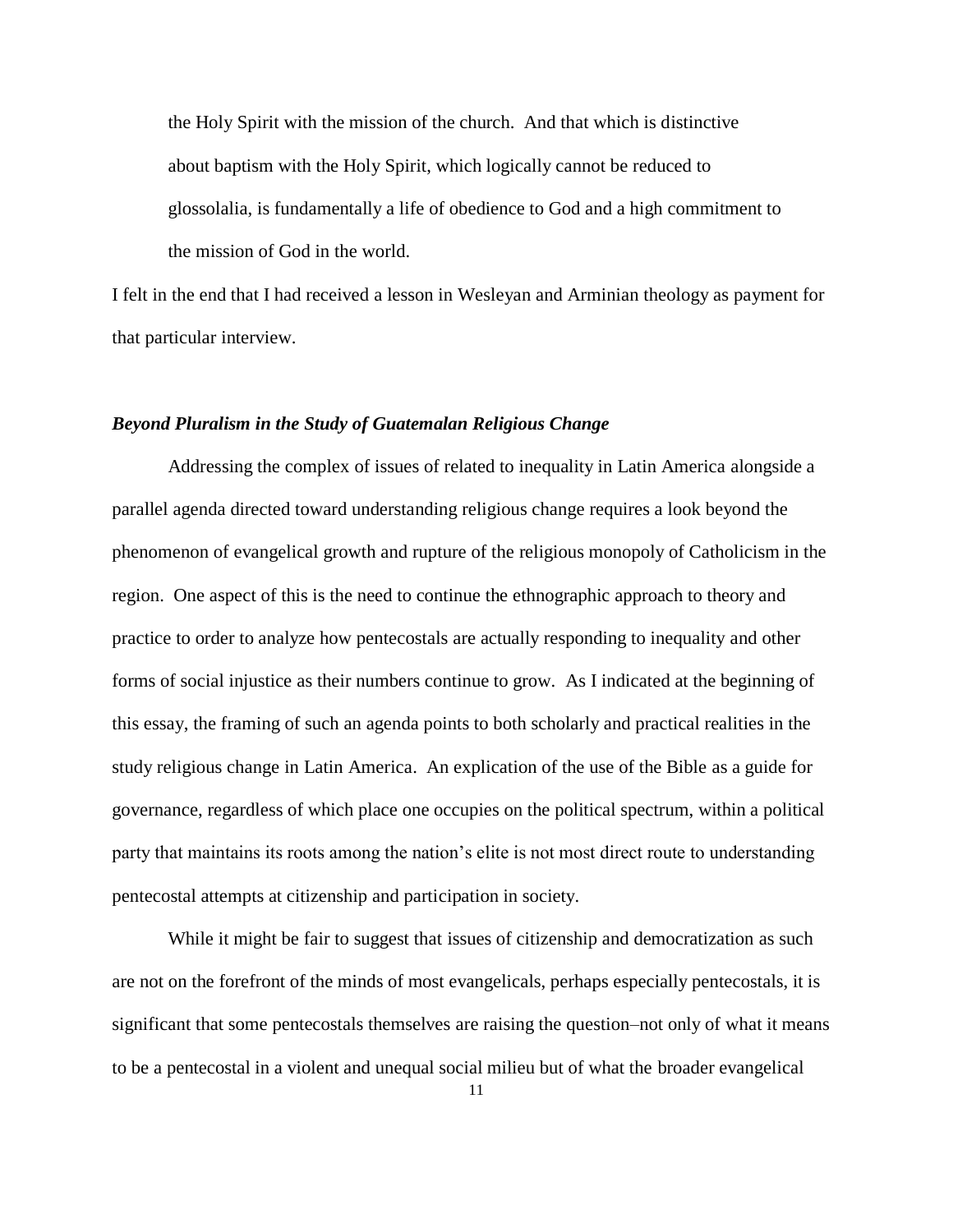community has to contribute to the society writ large. Some of this can be seen in the emphasis on mission as opposed to soteriology, salvation, in the seminary director's comments. Now two decades removed from the preoccupation about whether Latin America would turn protestant (Stoll 1990), the question may now be how protestants of all stripes are turning Latin American and responding to their own context by projecting their own reality outward toward their own societies. This is in many ways the perspective of grounded ethnography that seeks the "insider's point of view" in regard to "how" people are pentecostal, but it is also an agenda that requires a continued interdisciplinary approach to understanding, including the incorporation of some understanding of how theological perspectives intersect with practical concerns in the process of defining the identity of self and community.

One aspect of such an approach is to consider both the theology and the institutionalization process of a denomination like the IDEC in Guatemala. As part of a larger ecclesial structure that transcends denominational definitions based on international boundaries, the church claims to be self-supporting within Guatemala while some of the historical denominations, notably the Presbyterians, continue to depend on a shrinking largesse from mother or sister denomination. Moreover, reflection on the historical trajectory of the denomination, despite its missionary past, reveals a preoccupation with a "cooperative" type of ministry from the beginning. This effort to establish an autochthonous identity ingrained in the place of Guatemala. In turn, such rootedness provides a freedom of practice that allows particular congregations and individuals to embrace their own realities in radically different cultural contexts–urban, middle-class Mestizo or predominately rural Maya, as well as people moving between and beyond such static definitions of identity.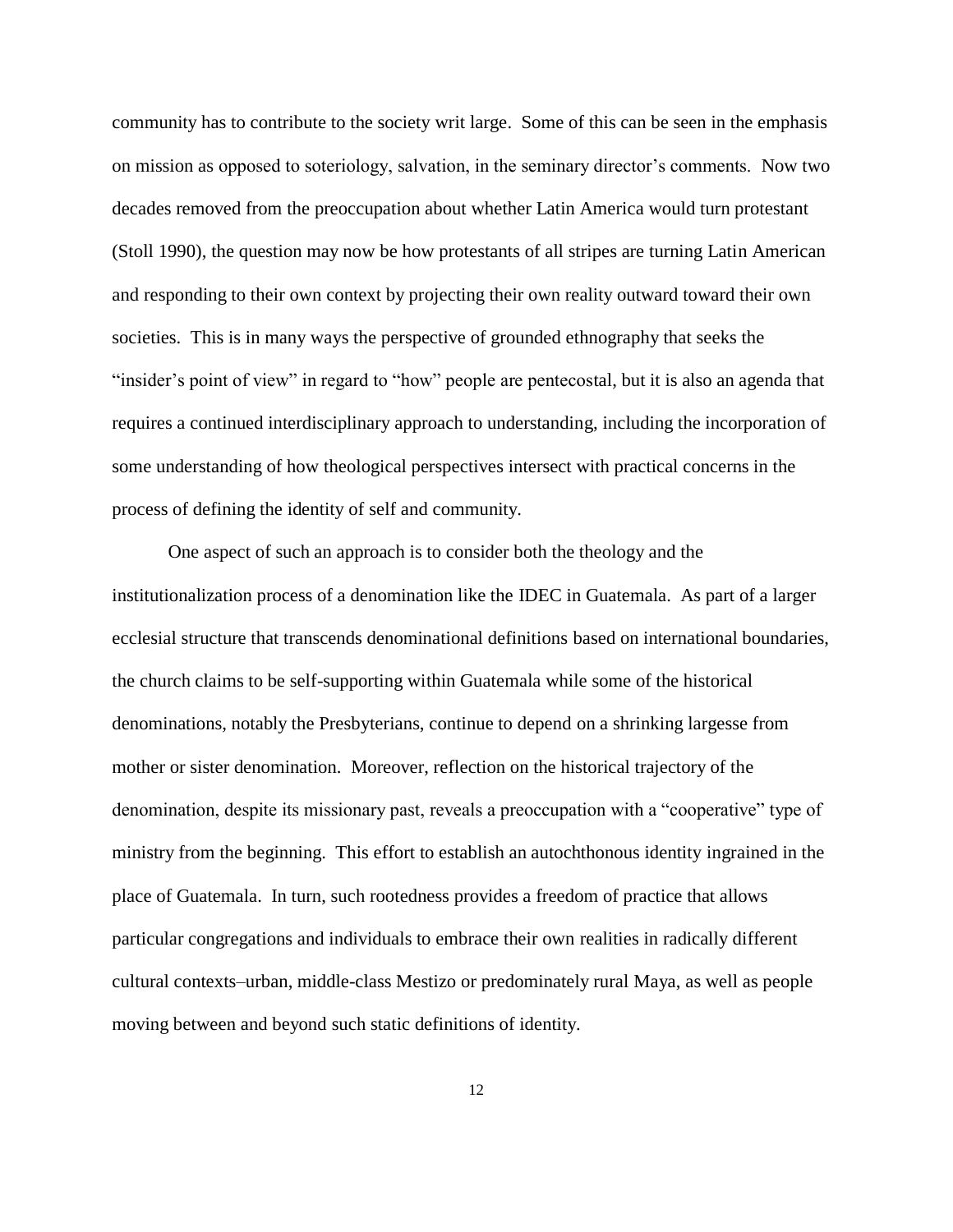Here, the pentecostal experiences provides a point of reference that promises to relativize our understandings of evangelical reality in throughout the Americas. Even among theologians, particularly those of a more progressive persuasion, there is talk of an evangelical subculture that distinguishes itself by a limited discourse that can be seen, according to José Duque of the Latin American Biblical University, in events such as "the 'Great march for the protection of marriage, the family, and social peace" that was held in San José, Costa Rica, in July of 2008. Duque is not an anthropologist, so he combines a theological viewpoint that takes evangelicals and the evangelical community as an object, one in which he presumable has some investment. His views on the issues are not, I suspect, so different from those of many academics who continue to try to make sense of the sea change in Latin America's religious landscape:

In this evangelical subculture, a centrist model has been constructed with authoritarian objectives—individualistic in order to massify and magical in order to mystify. . . . In this subculture, the community of believers has no other purpose than to provide financial resources to sustain the extravagant desires and habits of those privileged leaders. These are leaders who self-proclaim themselves "apostles" and "prophets," and as such, they are converted into absolute masters because they have no other authority than that which they themselves establish. For them, the only problem that humanity has suffered since forever is that of finances. Following this premise, injustice, corruption, violence, exclusion, unemployment, and even poverty are magically resolved with healthy finances. (Duque 2008)

Duque continues by asking some pointed questions about the how academic theologians and others with a preoccupation for the evangelical community will respond to the current situation: "What are the socio-economic and religious conditions of our regional context that

13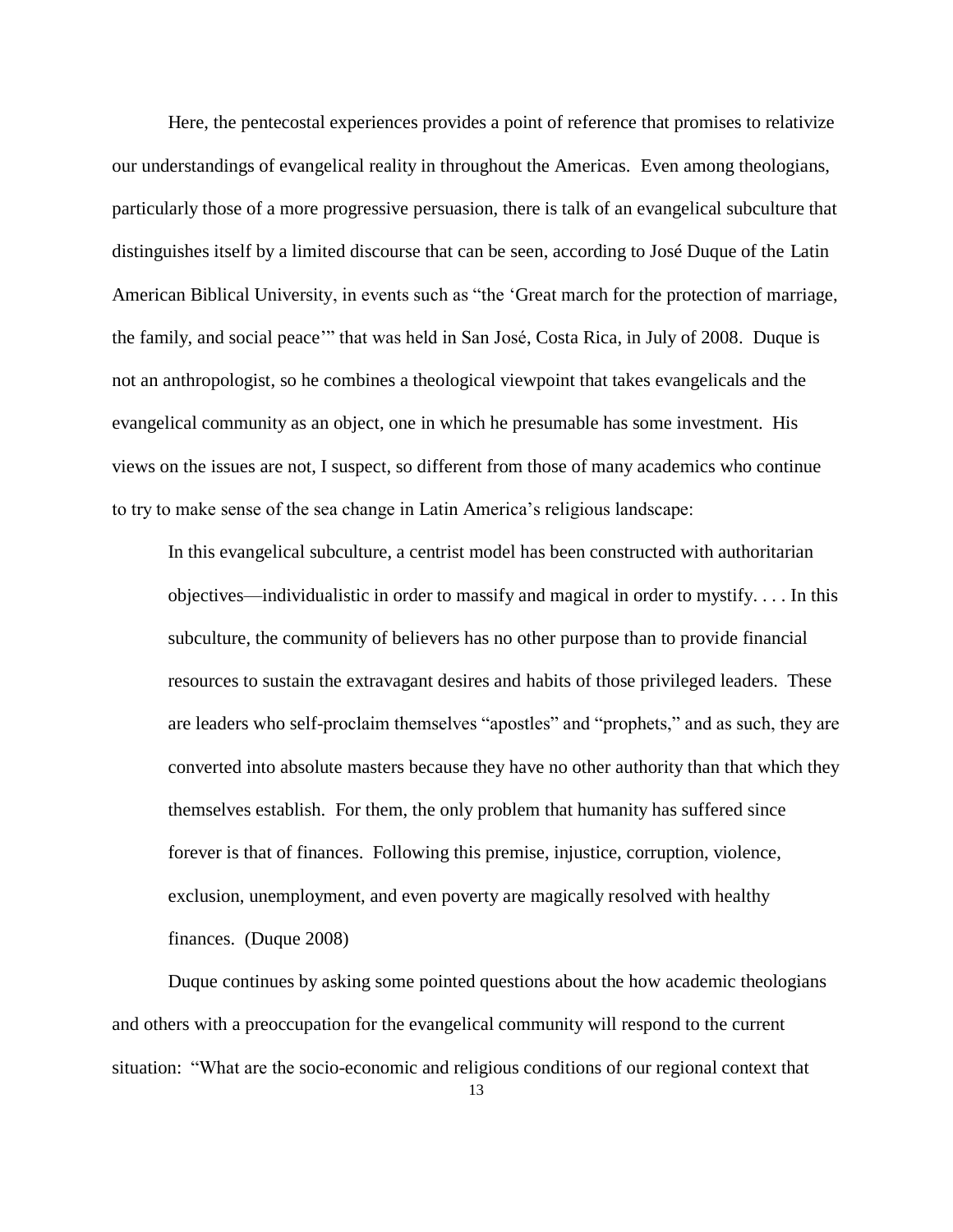make possible not only the protagonism of such an evangelical leadership but also the preoccupying existence of a massified religious base that consumes superficiality, emotionalism, individualism, and magical utilitarian automatism?" Beyond religion, the argument is that other disciplines are needed to answer this question. He calls it a trans-disciplinary concern because "utilitarian massification is also occurring in political contexts and show business (*farándula*)."

Anthropologically, the more important view might be one that begins with practice, but also looks toward the way in which evangelical culture responds to contemporary concerns– including violence and injustice. Because of their apparent numerical superiority, it seems logical to say that the center of gravity within the evangelical community resides within the pentecostal segment.<sup>11</sup> While diverse in and of itself, a concerted effort by social scientists directed toward understanding pentecostal discourse and practice might lead to a clearer picture of the nature of the pentecostal contribution to the communities where they are present. In the face of the profound social inequalities in Central America, in particular, it may be time to ask if evangelicals are really a subculture in greater Mesoamerica after all. Rather they are citizens seeking to make their mark on a world that is indeed filled with demons—poverty, violence, political insensitivity to the masses, racism, femicide.

Beyond, or perhaps beneath, the neo-pentecostal discourse that speaks of governing with the Bible in hand, the pentecostals present a different kind of vision; they may in the end not be as sectarian or otherworldly as those from other religious or academic traditions have assumed. While I am not quite ready to label either evangelicals or pentecostals as harbingers of a social movement, there are certainly elements of social movement mobilization involved in their activities, and a more fruitful approach is to think of pentecostals as mediators in social networks and potential creators of social capital that will bridge a narrow evangelical identity and inhere in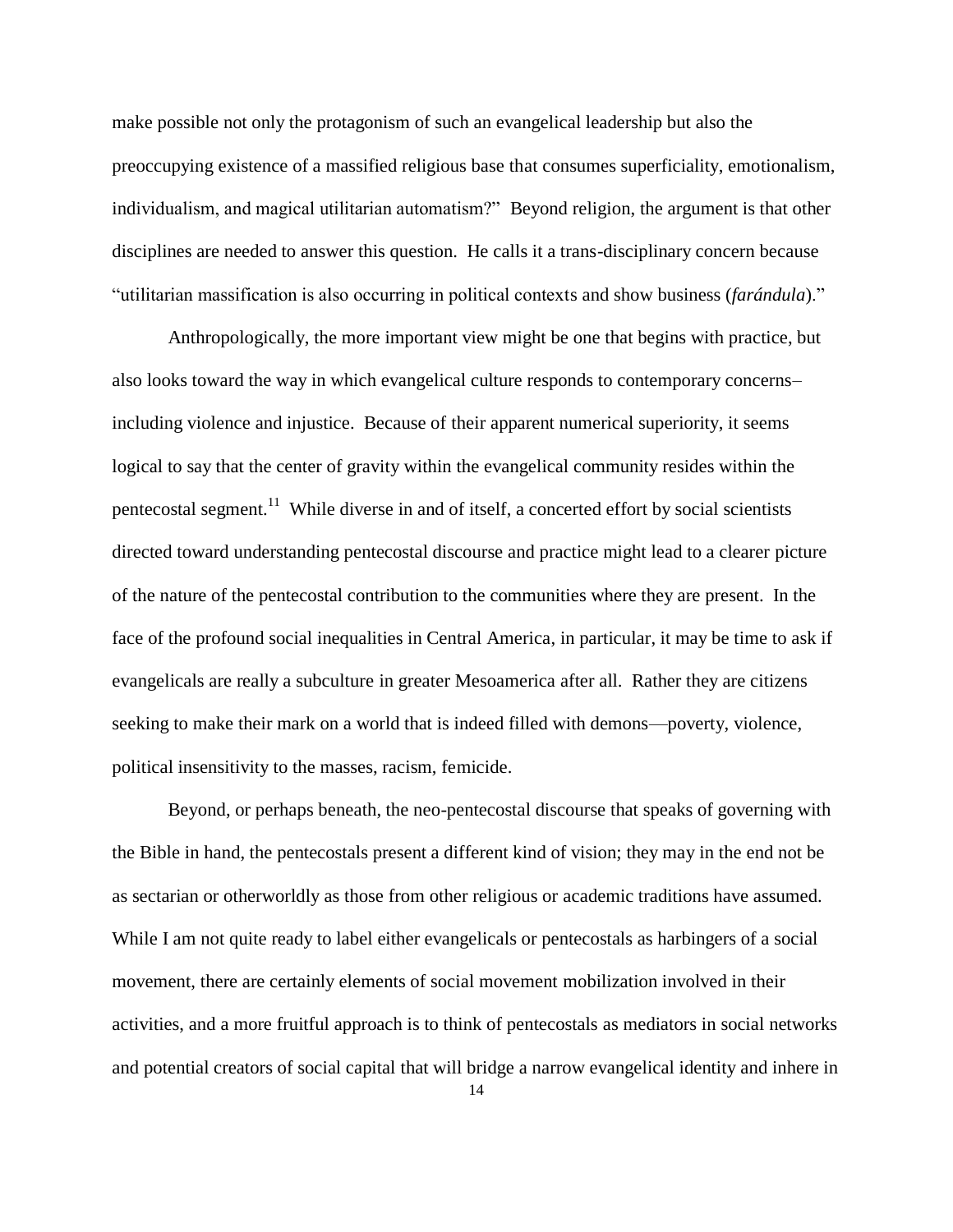society in ways that are yet to be determined. In the words of Daniel Chiquete, "By their very nature the pentecostalisms are natural promoters of plurality and inter-cultural *[sic]* contact. They have the capacity to build bridges between different cultural worlds. And their alternative vision and experience reject and restrict any ideology that sets out to be all-encompassing" (Chiquete 2002, 36).<sup>12</sup>

# *Conclusion: Engaging the Spirit in a Changing Landscape*

I conclude with two other experiences and a propaganda piece from a regional conference of leaders I stumbled upon when I went to meet an IDEC pastor and travel with him to his community for an interview. He is a Mam Maya pastor who lives in the municipality of San Juan Ostuncalco in an *aldea* (village) that is 95 percent indigenous. I meet him at a meeting in an urban church building that has occupied a prominent place in the regional commercial center of Quetzaltenango, traditionally considered Guatemala's second city in both economic and cultural terms. When I arrived at the church, a meeting was in process that include both Maya and Mestizo leaders from the throughout the district around Quetzaltenango, and I witnessed about an hour of the meeting as leaders, mostly ministers including a small number of women, were exhorted to preoccupy themselves with mission and to promote the unity of their church *una sola iglesia*—because it is *la* iglesia de dios, *the* Church of God. Members were encouraged to take home posters with a large eye peering back at the viewer. The pupil in the eye was an image of the world with clouds above it, and the eye was place over a statement that was simply titled "Visión."

We desire to be a Church

full of the Holy Spririt, in constant growth,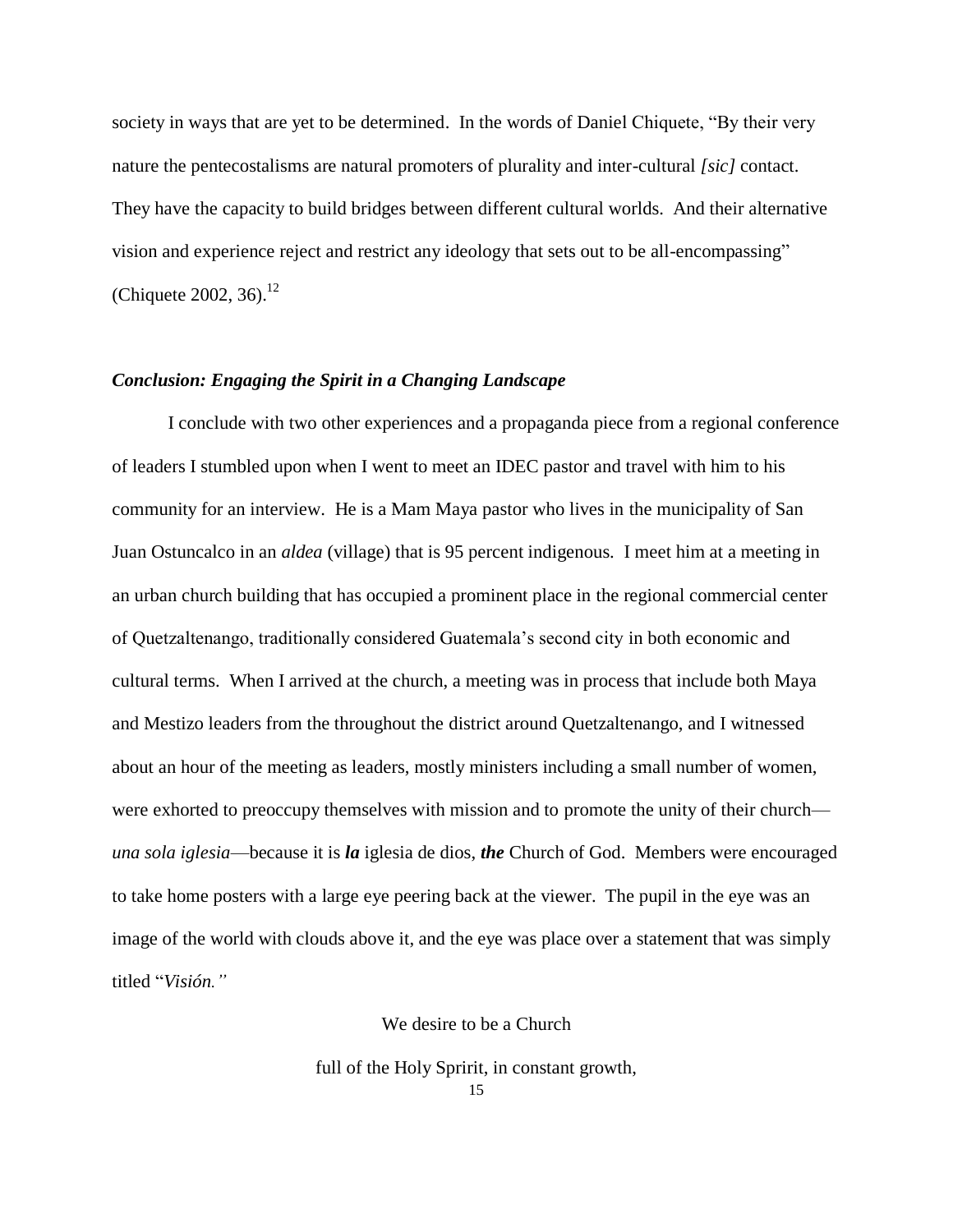of thousands and thousands of Christians that congregate to worship God in spirit and in truth, that has a profound passion for the lost and a commitment with world missions, discipleship, the establishment of new churches, and that knows how to extend its hands to help those who suffer.

This is a vision of what they might call the full or complete Gospel, and it is rooted in a sense of community that extends to the ends of the earth. I had been struck a few days before by the pentecostal sense of encompassing geography when I had attended a service led by the same Mam minister. He preached on what might be called the prologue to Pentecost when the risen Jesus at the beginning of the Acts of the Apostles directs the gathered apostles to wait for the Spirit, at which time they would become witnesses in Jerusalem, in Judea, and on into Samaria and the ends of the earth (Acts 1.7-8). This was a service not like the one I had attended in the city the year before when I had been handed a bulletin filled with congregational activity information on the way in and where a praise band had opened the service with songs, pictures, and even a video for the pastor's sermon was projected onto a screen so that everyone could participate. Here, at least on the evening I attended, the warm-up music, which is actually a large component of the service, was done a cappella, and the prayers (which I was assured were not speaking in tongues) had most of the congregation on their knees in front of plastic chairs while everyone prayed aloud in a manner so that a whistling tone pervaded the small *templo*.

Although singing and Bible reading are done in Spanish, most of the preaching was tied to Mam with some Spanish interpolations thrown in. When the minister addressed the situation of the apostles in Acts, he painted a for the congregation a cognitive geographic map that led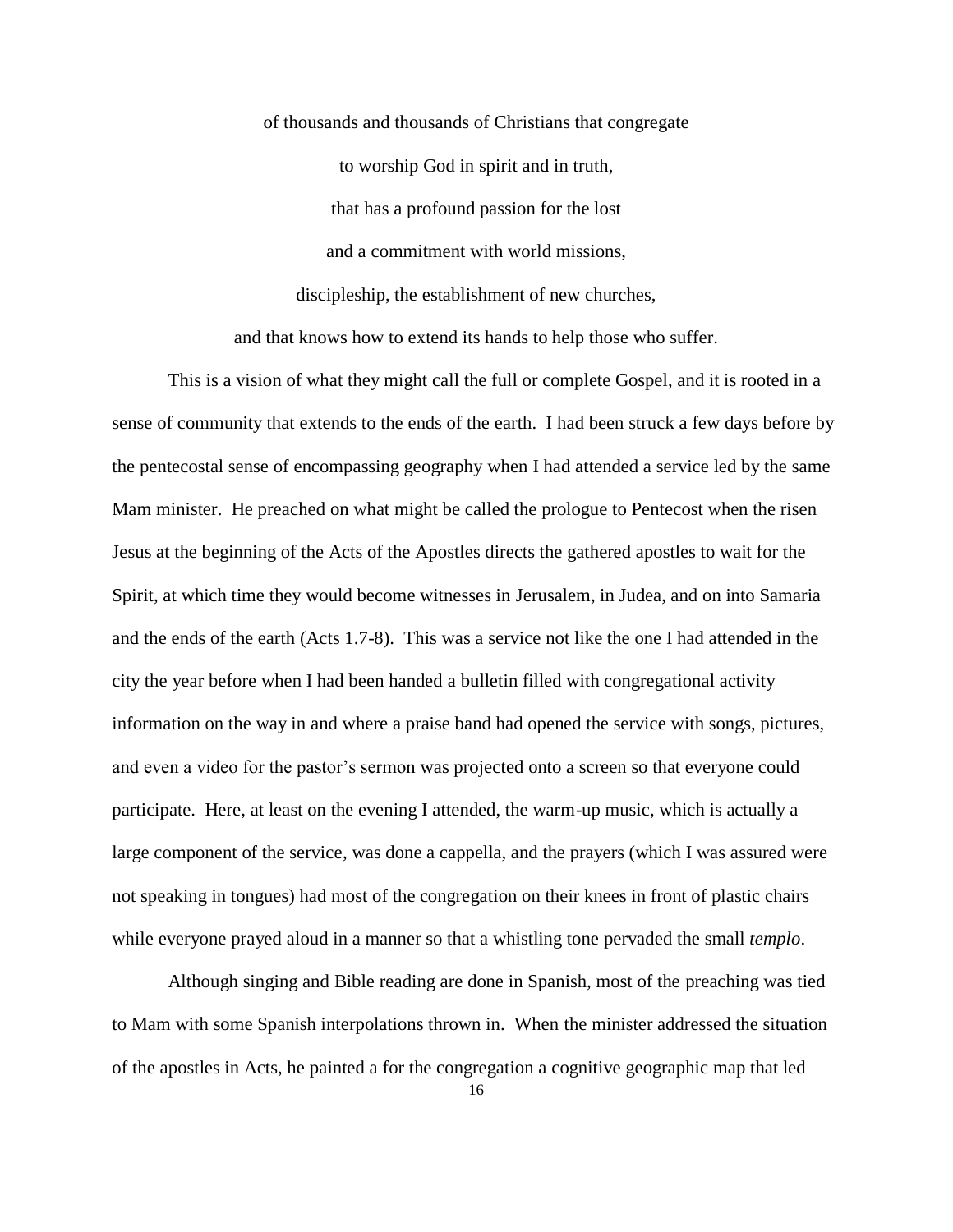from Jerusalem—the area of the local congregation—to Judea—Guatemala the nation—to Samaria. In his own way he described as a transcultural space—a place where one had to interact with Ladinos, or Mestizos, in a broader context on the way to the evangelization of the world. I had not felt the spirit, but it was powerful approach to a text about the presence of the Spirit being with the disciples even as they went out to the ends of the world. Of course, I could not be sure how the congregants heard this proclamation, but in the post-conflict situation where violence and discrimination are not experiences of the past, and in a place where continuing migratory patterns lead from mountain communities throughout Guatemala to El Norte, it was a powerful invocation of work and context. As the evangelical might say, it was a new Word, and a somewhat unexpected one, even after all these years, as I watched many of the women, without exception in the customary dress of the Mam, bring leaves for wrapping tamales and lay them on the raised chancel area as a *primicía* or first fruit offering, the leaves of the corn plant actually representing the first fruit rather than the maize itself.

I again experienced this sense of religiosity being projected beyond a particular place—or at leave beyond a particular worldview, surely in part a function of the religious imaginary, a couple of weeks later when I accompanied one of the congregation members to a Maya altar or ceremonial site high on a hilltop overlooking the village and learned that it was place of special significance where sometimes all the Maya spiritual guides (shamans) in the community gathered for ceremonies, frequently to ask together for rain for the *milpa* (cornfields) at the beginning of May and to give thanks if the rains had already begun to fall. He then pointed to an adjacent space covered with leaves where the evangelicals sometimes climbed the mountain for fasting, vigils, and prayers—also to ask for blessing and to give thanks. The religious landscape in Guatemala today is one where sacred space is both shared and negotiated.

17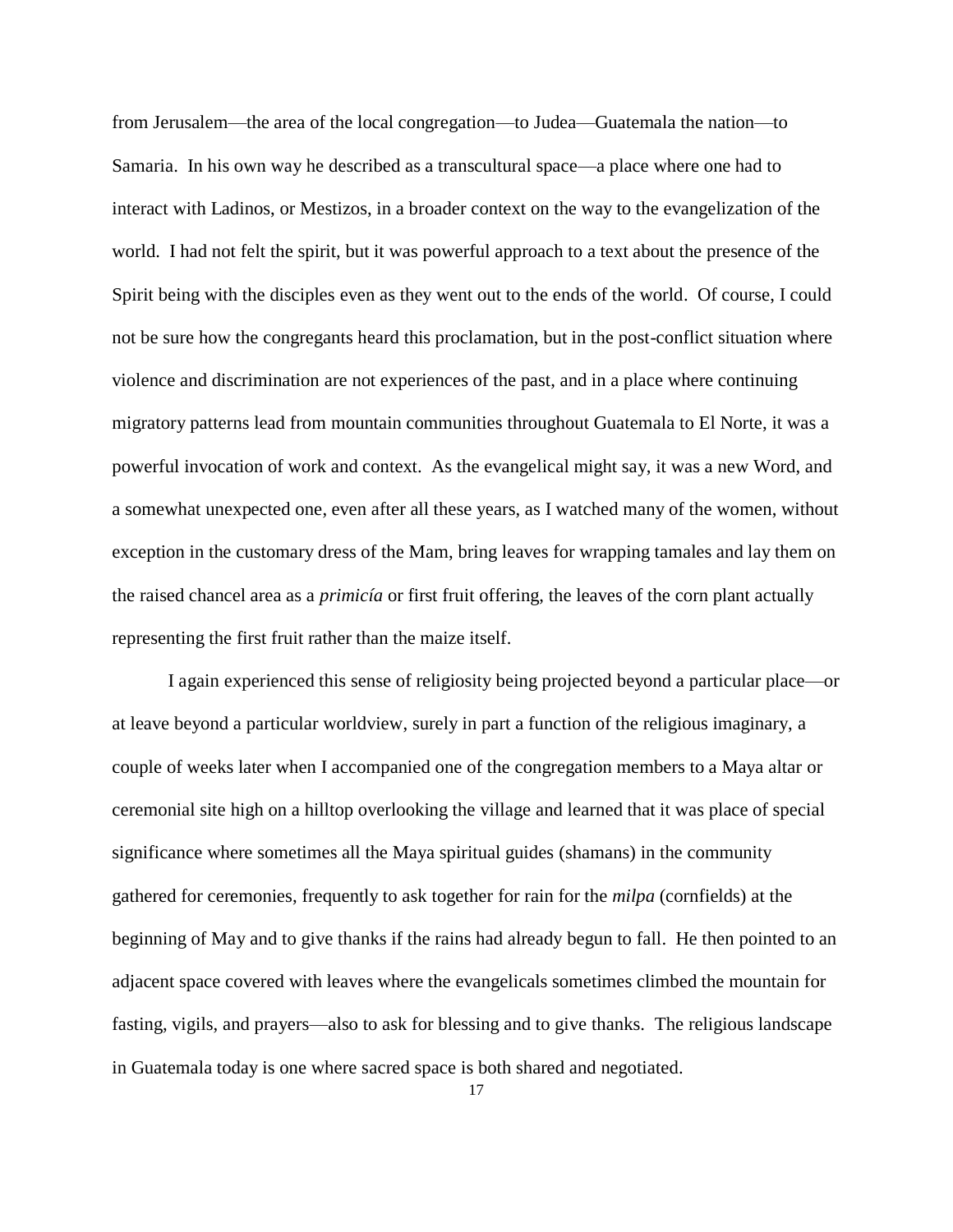In conducting this type of research, ethnographic distance is often challenged both by what people think and how they respond to the experience of the Spirit. When I conducted a focus group with a group of some 20 ministers and lay people at the IDEC seminary in Guatemala City, my presence and interest in the lives of the group members was appreciated. At the same time, I was once put into a corner when I asked about experiences people had had with healings, and one minister decided to ask me if believed the stories they were sharing. I remember thinking briefly that perhaps I had no business doing this kind of research, that in a strange sort of way I had gotten in over my head—not because I was about to go native by speaking in tongues, which in any case would go against my own rather stiff Presbyterian roots, but because I could only respond by saying that what I believed wasn't the issue. Rather what I was concerned with was the particular experiences of those who were willing to share.

These were stories of an encounter with the Spirit that seems not to be open to me in either an ethnographic or a spiritual sense. Nevertheless, I was moved when I asked participants to share something of the first time they experienced an encounter with the Spirit. One middleaged man began to cry and then became speechless. Out of respect, no one in the room moved as he collected his thoughts and searched for words to describe what to the outsider is indescribable. I approached and put my hand on his shoulder until he finished his story providing an ending I cannot even remember. Later I engaged one of my colleagues, herself a Pentecostal of the same denomination, with a comment about how meaningful it was to have people share their experiences with me and how moving it was to watch their reactions to the memory of these profound and personal encounters with the Spirit. She responded by saying that the experience "is so emotional that people guard it within themselves. The keep it like a death; it is never repeated."

18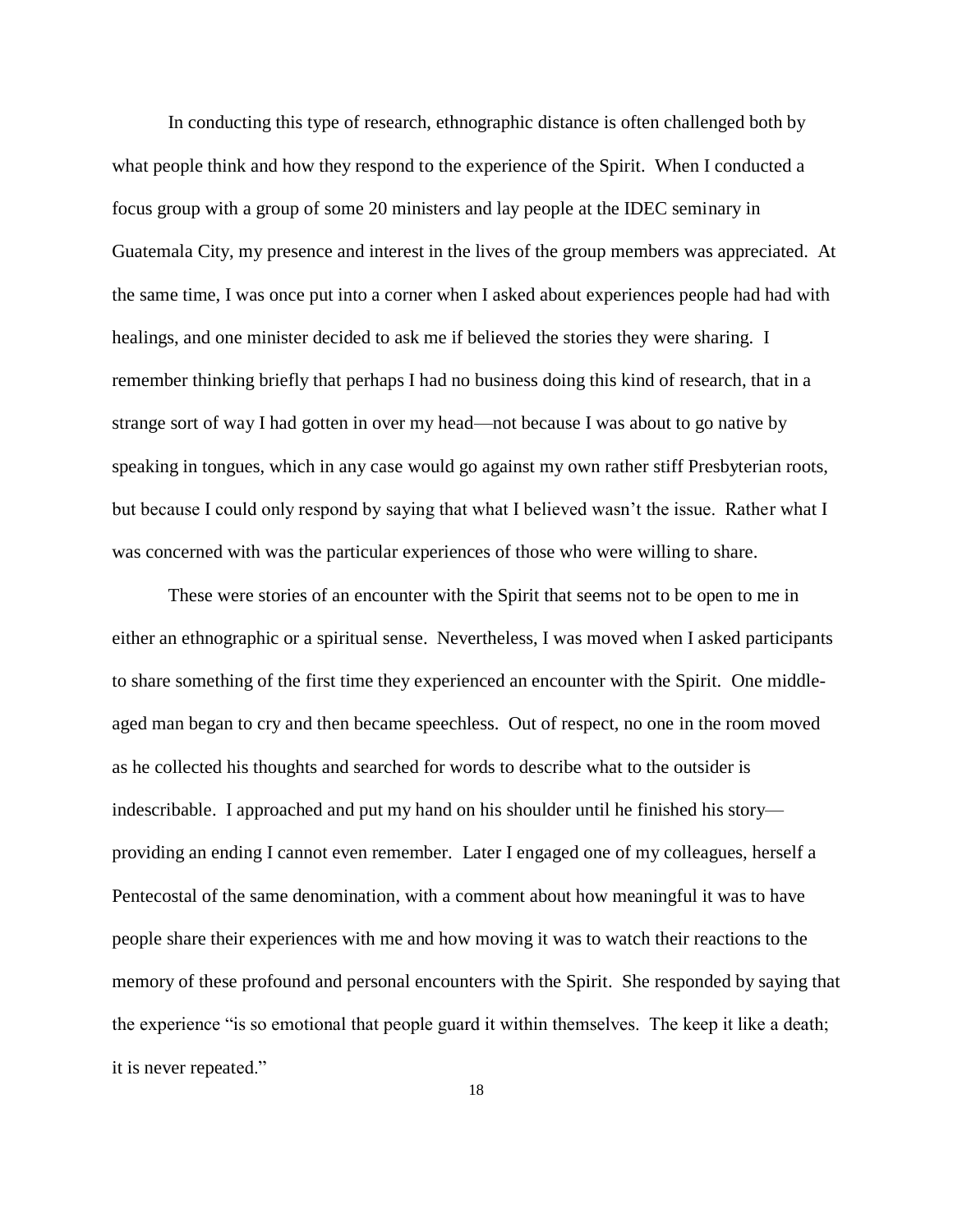The ethnographic stance is one in which the ethnographic lens becomes a bridge between one culture and another, sometimes serving as a bridge for cross-cultural, and even intercultural understanding. And we can be sure that pentecostals in Guatemala will continue to see the moving of the Spirit in places were some of us see only conflict and contradiction.

#### **REFERENCES**

- Cabanas, Andrés. 2009. Guatemala: Dos países. *Revolución*, 22 de Febrero. http://www.rebelion.org/noticia.php?id=81260 [accessed, 9 June 2009].
- Cantón Delgado, Manuela. 1998. *Bautizados en fuego: Protestantes, discursos de conversión y política en Guatemala (1989-1993).* La Antigua, Guatemala South Woodstock, Vermont: CIRMA and Plumsock Mesoamerican Studies.
- Chesnut, R. Andrew. 2003. *Competitive Spirits: Latin America's New Religious Economy.* New York: Oxford University Press.
- Chiquete, Daniel. 2002. Latin American Pentecostalisms and Western Postmodernism: Reflections on a Complex Relationship. *International Review of Mission* 92, no. 364: 29- 39.
- Cleary, Edward L. 2004. Shopping Around: Questions about Latin American Conversions. *International Bulletin of Missionary Research* 28(2): 50-54.

- Duque, José. 2008. Un fenómeno que reta la educación teológica. *Rectoral* (Universidad Bíblica Latinoamericana), Mayo-Agosto, 2.
- Elizondo, Virgilio P. 1988. *The Future is Mestizo: Life Where Cultures Meet.* Oak Park, Illinois: Meyer-Stone Books.

Colop, Sam. 2009. Dios y los políticos, (Ucha'xik), *Prensa Libre,* 30 de Mayo, 16.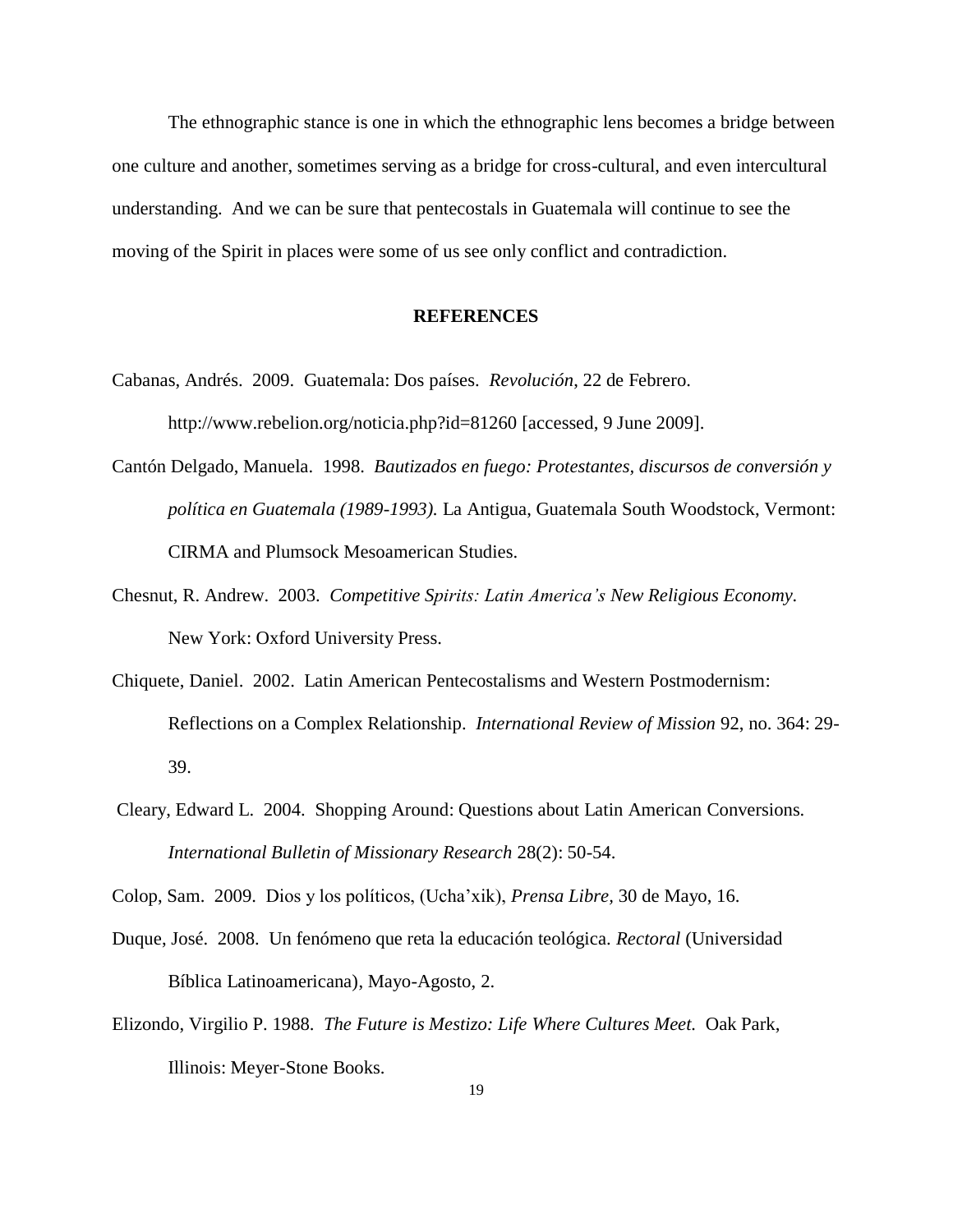- Freston, Paul. 2001. *Evangelicals and Politics in Asia, Africa, and Latin America.* Cambridge: Cambridge University Press.
- Freston, Paul, ed. 2008. *Evangelical Christianity and Democracy in Latin America.* New York: Oxford University Press.
- Garrard-Burnett, Virginia. 1998. *Living in the New Jerusalem: Protestantism in Guatemala.* Austin: University of Texas Press.
- . 2001. Tongues, People, and Convolutionists: Early Pentecostalism in Guatemala, 1914- 1940. Paper presented at the XIII International Congress of the Latin American Studies Association. Washington, D.C.
- Henri Gooren. 2001. Reconsidering Protestant Growth in Guatemala. In *Holy Saints and Fiery Preachers: The Anthropology of Protestantism in Mexico and Central America,* ed. James W. Dow and Alan R. Sandstrom, 169-203, Westport, Connecticut: Praeger.
- Jenkins, Philip. 2002. *The Next Christendom: The Coming of Global Christianity.* New York: Oxford University Press.
- Levine, Daniel H. 2009. The Future of Christianity in Latin America. *Journal of Latin American Studies* 41: 121-145.
- Bruce Lincoln, 2003. *Holy Terrors: Thinking about religion after September 11.* Chicago and London: University of Chicago Press.
- MacKenzie, Christopher James. 2005. Maya Bodies and Minds: Religion and Modernity in a K'iche' town. Ph.D. dissertation: University at Albany, State University of New York.
- Marroquín, M., M. Fernández, and K. Cardona. 2009. Un congreso con equilibrio espiritual," *Prensa Libre,* 12-13, 24 de Mayo.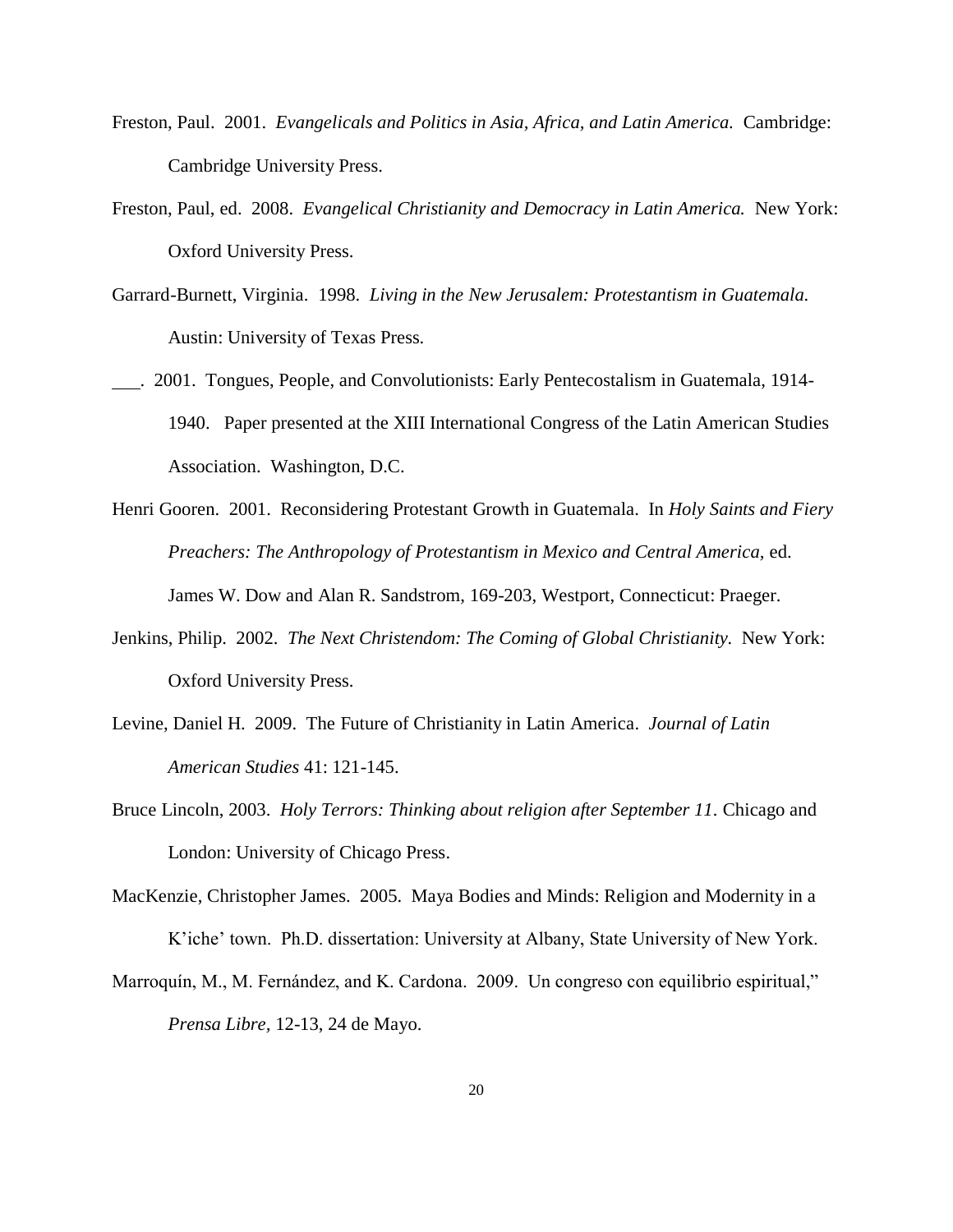- O'Neill, Kevin Lewis. 2007. City of God: Neo-Pentecostal Formations of Christian Citizenship in Postwar Guatemala. Ph.D. dissertation: Stanford University.
- Pew Forum on Religion and Public Life. 2006. Spirit and Power: A 10-Country Survey of Pentecostals. Washington, D.C. http://pewforum.org/newassets/surveys/pentecostal/pentecostals-08.pdf [accessed, 17 February 2010].
- Samson, C. Mathews. 2007. *Re-enchanting the World: Maya Protestantism in the Guatemalan Highlands.* Tuscaloosa: University of Alabama Press.
- . 2008. From war to reconciliation: Guatemalan evangelicals and the transition to democracy, 1982-2001. In *Evangelical Christianity and Democracy in Latin America,* ed. Paul Freston, 63-96. New York: Oxford University Press.
- Smith, Dennis. 2006. Los teleapóstoles guatemaltecos: Apuntes históricos y propuestas para la investigación. Paper presented at the XXVI Congress of the Latin American Studies Association. 15-19 March. San Juan, Puerto Rico.
- Steigenga, Timothy J. 2001. *The Politics of the Spirit: The Political Implications of Pentecostalized Religion in Costa Rica and Guatemala.* Lanham, Maryland, and Oxford: Lexington Books.
- . 2010. Religious Conversion in the Americas: Meaning, Measures, and Methods. *International Bulletin of Missionary Research* 34(2): 77-82.
- Steigenga, Timothy J., and Edward L. Cleary. 2007. Understanding Conversion in the Americas. In *Conversion of a Continent: Contemporary Religious Change in Latin America*, ed. Timothy J. Steigenga and Edward L. Cleary, 3-32. New Brunswick, New Jersey, and London: Rutgers University Press.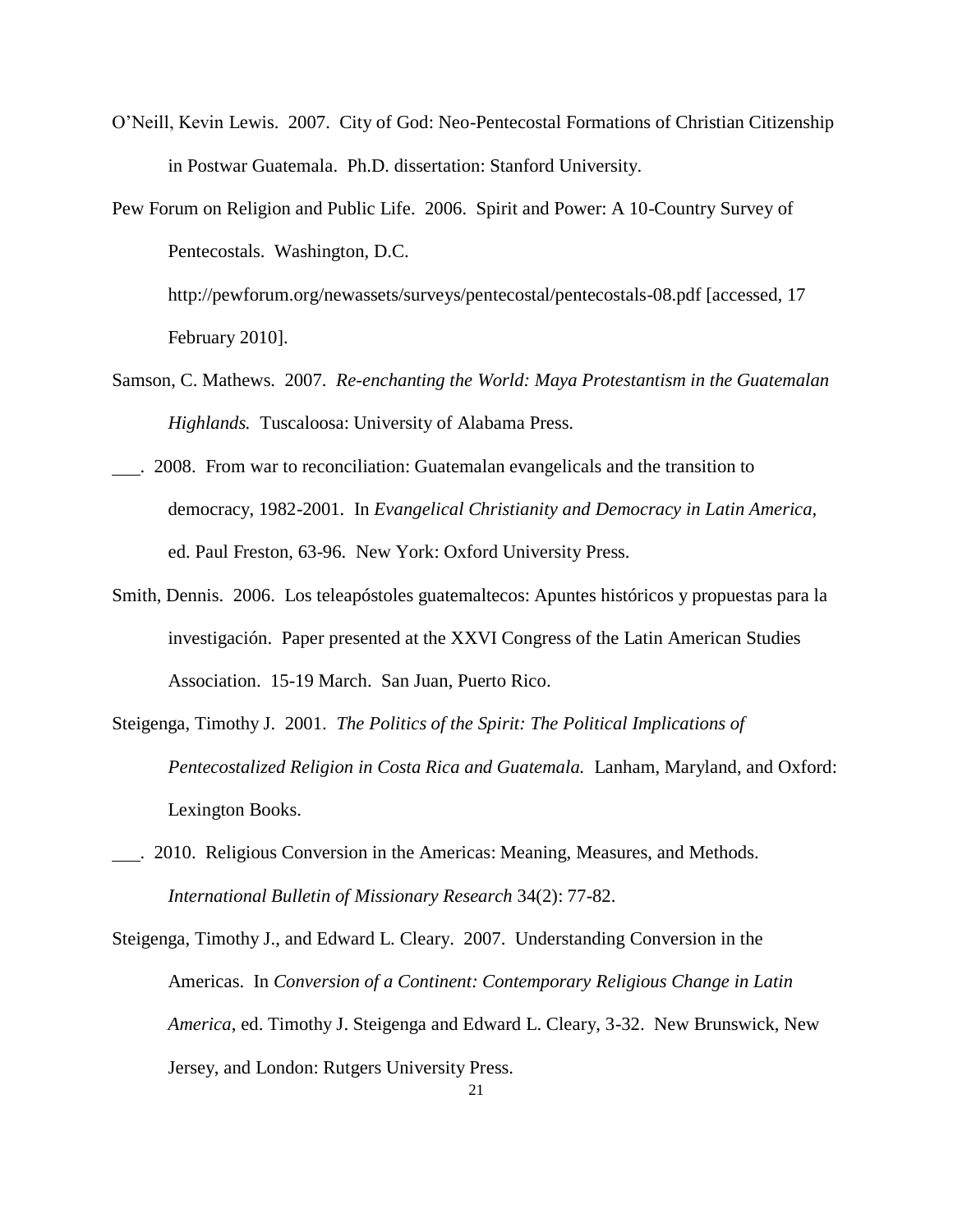Stoll, David. 1990. *Is Latin America Turning Protestant?* Berkeley: University of California Press.

Waldrop, Richard E. 1993. An Historical and Critical Review of the Full Gospel Church of God

of Guatemala. D. Miss. Dissertation: Fuller Theological Seminary.

. 1997. The Social Consciousness and Involvement of the Full Gospel Church of God of

Guatemala. *Cyberjournal for Pentecostal-Charismatic Research*, No. 2.

http://www.pctii.org/cyberj/cyberj2/waldrop.html [accessed, 8 June 2009].

 $\overline{a}$ 

<sup>&</sup>lt;sup>1</sup> This figure should be taken as indication of the magnitude of the shift and not as a hard and fast number. In using such percentages for Protestant demographics, I try to maintain a position in the conservative to middle range of those currently available. Steigenga (2010) posits a reconceptualization of the significance of conversion based on both experience and the literature about conversion in Latin America. Say the number is even higher.

 $2$  Pentecostalism was not ignored by any stretch of the imagination, but its force was not widely acknowledged the way it is two decades later. See David Martin's *Tongues of Fire: The Explosion of Protestantism in Latin America* (1990) and Harvey Cox's *Fire from Heaven* (1995). 3 For more on this ethnographic perspective and other directions for research in regard to pentecostalism, see also

Steigenga (2001, 152-155)*.* 4 Translations from Spanish sources are my own.

 $<sup>5</sup>$  The party was to be called "Victoria," and it would be led by Abraham Rivera, the well-known former alcalde of</sup> Mixco, a contiguous suburb of Guatemala City and perhaps the country's second largest city in terms of actual

population<br><sup>6</sup> For O'Neill, it is a discourse that puts the "weight" of changing the nation on the individual believer. This clearly puts the concern on the believer and believer's community for taking responsibility for making changes in society, but it skirts the question of how neo-pentecostal discourse seems limited in its ability to address issues of structural change in a society battered by violence and economic distress.

 $7$  The details about Hines are from Smith (2006). Smith relies in part on a document by a Spanish language document that I have not seen written by Richard Waldrop, who was a Church of God missionary in Guatemala for a number of years and now teaches at the Church of God seminary in Cleveland, Tennessee. For more details on this early history, see Garrard-Burnett (1998, 37-38, and 2001).

<sup>&</sup>lt;sup>8</sup> Waldrop (1993, 23-28) discusses Furman's relationship to the Primitive Methodists at length, emphasizing that Furman was always forthcoming about his pentecostal identity throughout his relationship with them. Garrard-Burnett (1998, 39) provides a chart showing that by 1935, the IDEC counted some 17 congregations and that six of these were pastored by men with indigenous surnames. This reflects both the extent of the Pentecostal network in that time period as well as the way in which Pentecostalism became rooted in some indigenous communities from an early date.

<sup>&</sup>lt;sup>9</sup> The exact meaning of the latter category is unclear. There is a single ordination in the denomination, but various tasks are fulfilled by those ordained. The meaning of ordination and, therefore, hierarchy in leadership still needs to be clarified in this study.

 $10$  These numbers come from the denomination's monthly report and are "actualized" as of 1 June 2009. I am using the figure listed for monthly membership. A category reporting past membership (*membresia pasada*) lists the membership for an earlier date at 223,404. The person who provided the numbers was not clear on the difference, but he said that there was a concern within the IDEC for membership inflation in the tracking provided in these statistics.